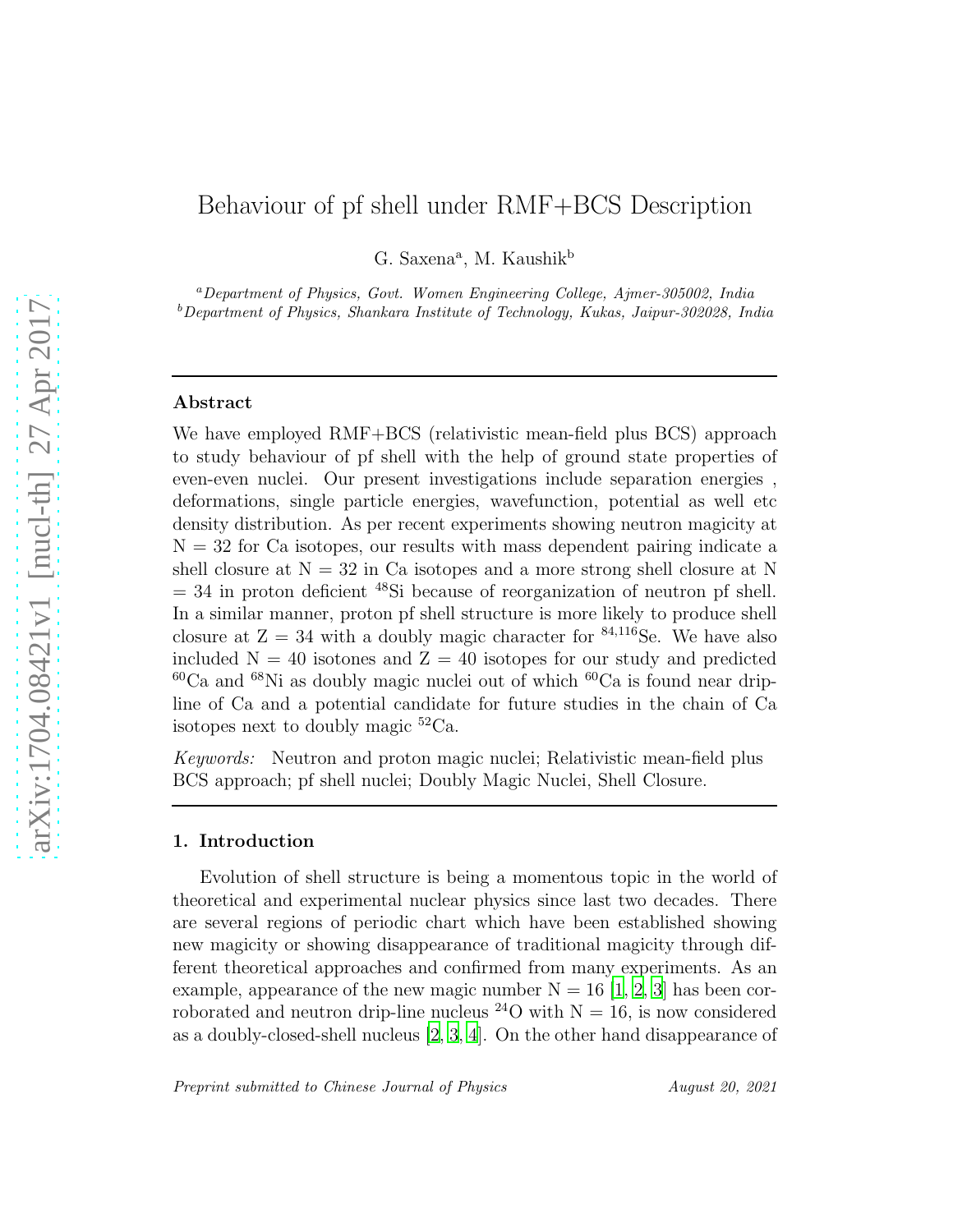the conventional magic numbers  $N = 8$ , 20 and 28 have been demonstrated through many communications [\[5](#page-24-0)] - [\[11](#page-24-1)].

In recent past, experimental studies strongly indicate  $N = 32$  as a new magic number in Ca isotopes due to the high energy of the first  $2^+$  state in this nucleus [\[12\]](#page-24-2). In addition, high precision mass measurements were performed for the neutron rich Ca isotopes  ${}^{53}$ Ca and  ${}^{54}$ Ca by employing the mass spectrometer of ISOLTRAP at CERN and confirmed the magicity of the nucleus  ${}^{52}Ca$  [\[13\]](#page-24-3). Furthermore, first experimental spectroscopic study on lowlying states was performed also with proton knockout reactions at RIKEN indicating the magic nature of the nucleus  $54$ Ca [\[14\]](#page-24-4). More recently, in 2015,  $N = 32$  shell closure is confirmed for exotic isotopes <sup>52,53</sup>K in Ref.  $[15]$ .

These recent evidences for emerging sub-shell gaps at neutron number  $N = 32$  and  $N = 34$  have accumulated high interest for the description of pf-shell nuclei [\[16](#page-24-6), [17](#page-24-7), [18\]](#page-24-8). The next benchmark in this region of pf shell after  $N = 32$  and  $N = 34$  is  $N = 40$  [\[19](#page-24-9)], which is important in determining nuclear structure and likely also the location of the neutron drip-line in the Ca isotopic chain [\[20\]](#page-24-10).

The theoretical studies of such nuclei can be in general grouped into three different approaches. These are (i) the ab initio methods, (ii) the macroscopic models with shell corrections and (iii) the self-consistent meanfield and shell model theories. As far as mean field models are concern there are mainly three nuclear mean-field models which are widely used in current calculations and are based on (i) the Skyrme zero range interaction initially employed by Vautherin and Veneroni [\[21\]](#page-24-11), and Vautherin and Brink [\[22\]](#page-24-12), (ii) the Gogny force [\[23\]](#page-24-13) with finite range, and (iii) the relativistic mean-field model formulated by Walecka [\[24](#page-24-14)], and Boguta and Bodmer [\[25\]](#page-24-15). During the last several years, theoretical studies of neutron and proton rich nuclei away from the valley of  $\beta$ -stability have been mostly accomplished under the framework of mean-field theories [\[26](#page-25-0), [27,](#page-25-1) [28,](#page-25-2) [29](#page-25-3)], and also employing their relativistic counterparts [\[24](#page-24-14), [25](#page-24-15), [30](#page-25-4), [31,](#page-25-5) [32,](#page-25-6) [33,](#page-25-7) [34](#page-25-8), [35](#page-25-9), [36,](#page-25-10) [37,](#page-25-11) [38,](#page-25-12) [39,](#page-25-13) [40](#page-25-14), [41](#page-25-15), [42\]](#page-26-0). Recently, the interest in tensor interaction for nuclear structure has also been revived by the study of the evolution of nuclear properties far from the stability line [\[17](#page-24-7), [43,](#page-26-1) [44\]](#page-26-2). However, in the context of the effective theories that describe medium-heavy nuclei, the role of the tensor force is still debated [\[45\]](#page-26-3).

In this paper, we will target pf shell nuclei with  $N(Z) = 32$  and 34 along with the nuclei with  $N(Z) = 40$  to study shell evolution for complete chain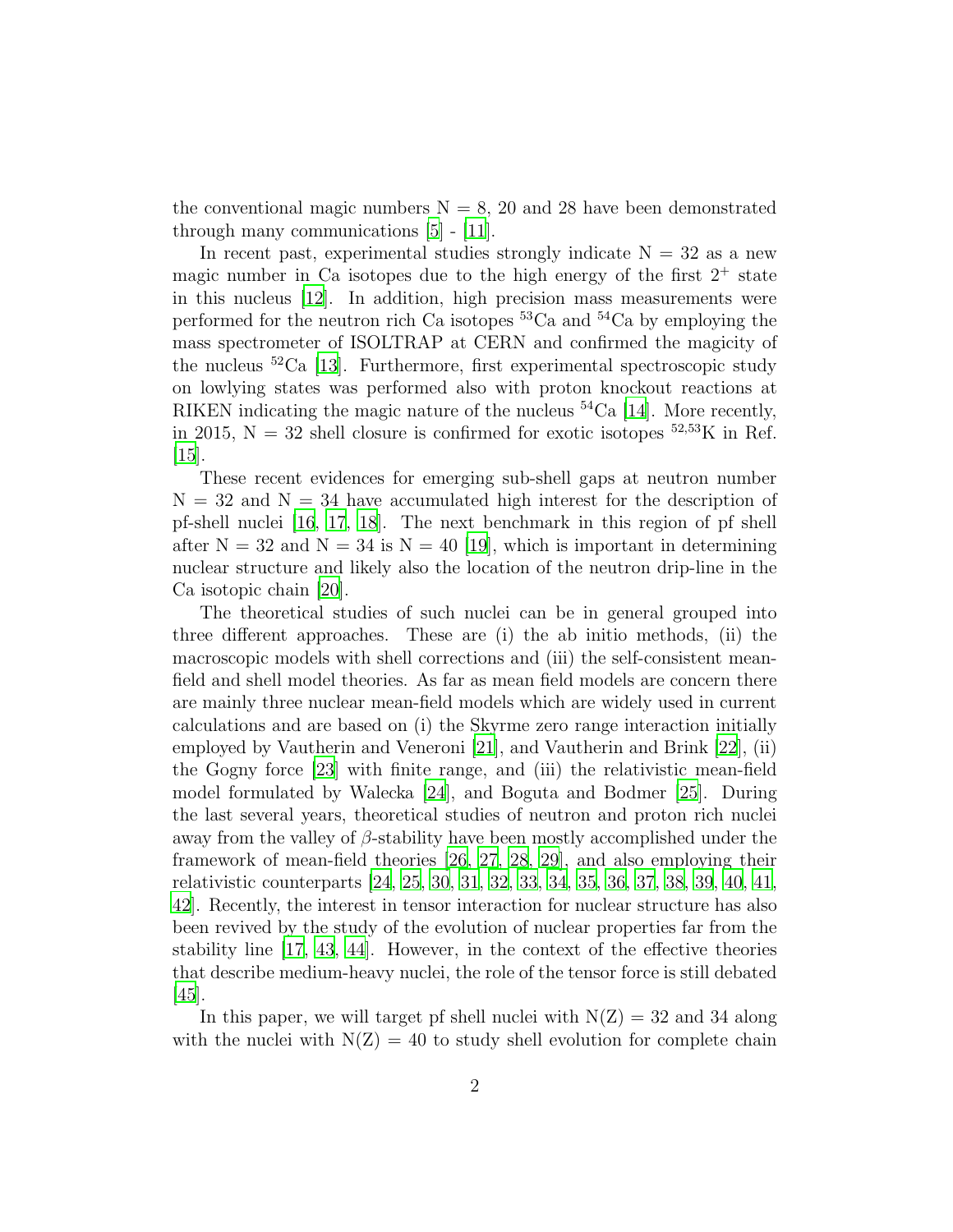of isotones(isotopes) upto drip-lines (covering mass region from  $A = 48$  to  $A = 122$ . When nuclei move away from stability line toward their driplines then corresponding Fermi surface moves closer to zero energy at the continuum threshold and therefore significant number of the available singleparticle states form part of the continuum. Since pairing correlations are very important for drip-line nuclei therefore to include them together with a realistic mean-field, the HF+BCS and RMF+BCS calculations has turned out to be very useful and successful tool as has been demonstrated recently [\[46,](#page-26-4) [47](#page-26-5)]. The principal advantage of the RMF approach is that it provides the spin-orbit interaction in the entire mass region in a natural way. Since the single particle properties near the threshold are prone to large changes as compared to the case of deeply bound levels in the nuclear potential therefore RMF approach has proved to be very crucial for the study of unstable nuclei upto the drip-lines. The results provided by  $RMF+BCS$  scheme  $|47, 48|$  $|47, 48|$  $|47, 48|$ are indeed in close agreement with the experimental data and other similar mean-field calculations [\[20\]](#page-24-10). In our investigations of pf shell nuclei, we use RMF+BCS approach to calculate ground state properties viz. single particle energy, deformation, separation energy as well as pairing energy etc. The results are compared with recent experimental results and various popular force parameters viz. TMA [\[49](#page-26-7)], NLSH [\[50\]](#page-26-8), NL3 [\[51](#page-26-9)], PK1 [\[52](#page-26-10)] and NL3\* [\[53\]](#page-26-11) to bear witness of our results and outcomes. These above sets of parameters are for non-linear interaction and have been commonly used for variety of mass calculations for whole periodic region [\[34](#page-25-8), [35,](#page-25-9) [40](#page-25-14), [48,](#page-26-6) [54\]](#page-26-12) with a very good agreement with available experimental data for whole mass table. Meanwhile, the new parameter sets belong to density dependent coupling are DD-ME1 [\[55\]](#page-26-13), DD-ME2 [\[56](#page-26-14)], DD-ME $\delta$  [\[57\]](#page-27-0) which have also provided a more realistic description of neutron matter and finite nuclei. However, due to few limitations of these density dependent coupling in describing several transitional medium-heavy nuclei [\[58](#page-27-1)] and to make a simplified and general treatment, we here prefer non-linear coupling to describe our results of pf shell nuclei which may posses transitional character [\[10](#page-24-16), [59,](#page-27-2) [60\]](#page-27-3). The non linear interaction in RMF theory has proven to be very much effective, consistent and reliable [\[40,](#page-25-14) [41](#page-25-15), [42,](#page-26-0) [46](#page-26-4), [47](#page-26-5), [48\]](#page-26-6) and has recently successfully applied to study deformed nuclei at proton drip line  $[61]$ , in the study of neutron star  $[62]$ , in describing properties of superheavy nuclei [\[63\]](#page-27-6) and determining hadronquark phase transition line in the QCD phase diagram [\[64](#page-27-7)]. Therefore, we strongly believe that conclusions drawn here using RMF+BCS calculations with non linear effective interaction will not be affected very much by other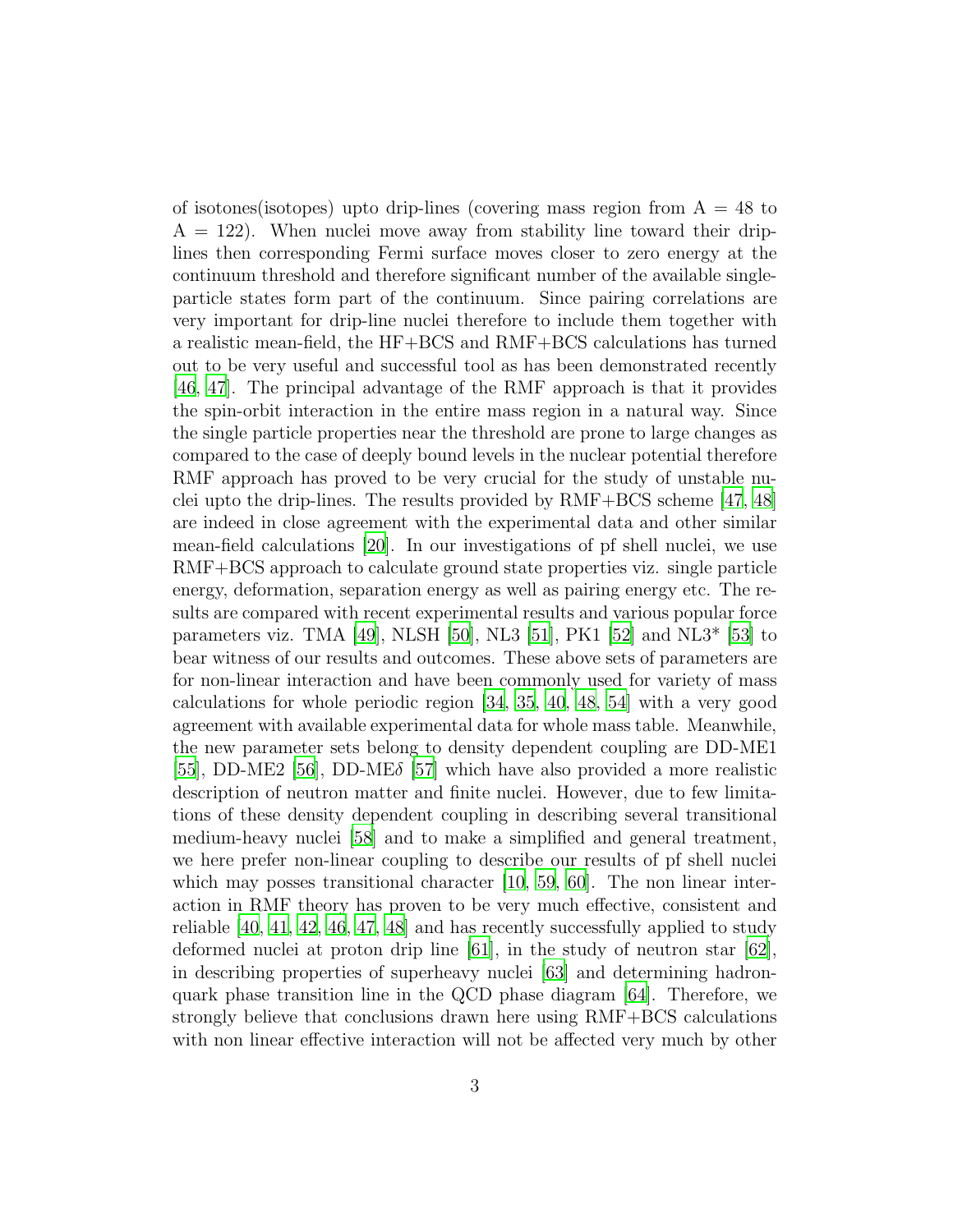interactions or approaches.

#### 2. Relativistic Mean-Field Model

The calculations have been carried out using the following model Lagrangian density with nonlinear terms both for the  $\sigma$  and  $\omega$  mesons as described in detail in Refs. [\[33,](#page-25-7) [40,](#page-25-14) [48\]](#page-26-6).

$$
\mathcal{L} = \bar{\psi} [\imath \gamma^{\mu} \partial_{\mu} - M] \psi \n+ \frac{1}{2} \partial_{\mu} \sigma \partial^{\mu} \sigma - \frac{1}{2} m_{\sigma}^{2} \sigma^{2} - \frac{1}{3} g_{2} \sigma^{3} - \frac{1}{4} g_{3} \sigma^{4} - g_{\sigma} \bar{\psi} \sigma \psi \n- \frac{1}{4} H_{\mu\nu} H^{\mu\nu} + \frac{1}{2} m_{\omega}^{2} \omega_{\mu} \omega^{\mu} + \frac{1}{4} c_{3} (\omega_{\mu} \omega^{\mu})^{2} - g_{\omega} \bar{\psi} \gamma^{\mu} \psi \omega_{\mu} \n- \frac{1}{4} G_{\mu\nu}^{a} G^{a\mu\nu} + \frac{1}{2} m_{\rho}^{2} \rho_{\mu}^{a} \rho^{a\mu} - g_{\rho} \bar{\psi} \gamma_{\mu} \tau^{a} \psi \rho^{\mu a} \n- \frac{1}{4} F_{\mu\nu} F^{\mu\nu} - e \bar{\psi} \gamma_{\mu} \frac{(1 - \tau_{3})}{2} A^{\mu} \psi ,
$$
\n(1)

In the above Lagrangian the field tensors  $H, G$  and  $F$  for the vector fields are defined by

$$
H_{\mu\nu} = \partial_{\mu}\omega_{\nu} - \partial_{\nu}\omega_{\mu}
$$
  
\n
$$
G_{\mu\nu}^{a} = \partial_{\mu}\rho_{\nu}^{a} - \partial_{\nu}\rho_{\mu}^{a} - 2g_{\rho}\epsilon^{abc}\rho_{\mu}^{b}\rho_{\nu}^{c}
$$
  
\n
$$
F_{\mu\nu} = \partial_{\mu}A_{\nu} - \partial_{\nu}A_{\mu}
$$

and other symbols have their usual meaning.

Now, one can apply the BCS approximation to the state-independent pairing force but high density of single-particle states in the particle continuum immediately results in an unrealistic increase of BCS pairing correlations [\[65\]](#page-27-8). To avoid such an increase, one may artificially readjust the pairing strength constant but then the spatial asymptotic properties of the solutions become incorrect and consequently due to a nonzero occupation probability of quasibound states, there appears an unphysical gas of neutrons surrounding the nucleus [\[66](#page-27-9)]. These deficiencies can be healed by applying statedependent-pairing-gap version, where the pairing gap is calculated for every single-particle state. But it is found that even with state dependent BCS calculations a surplus density above asymptotic limit appears at large distances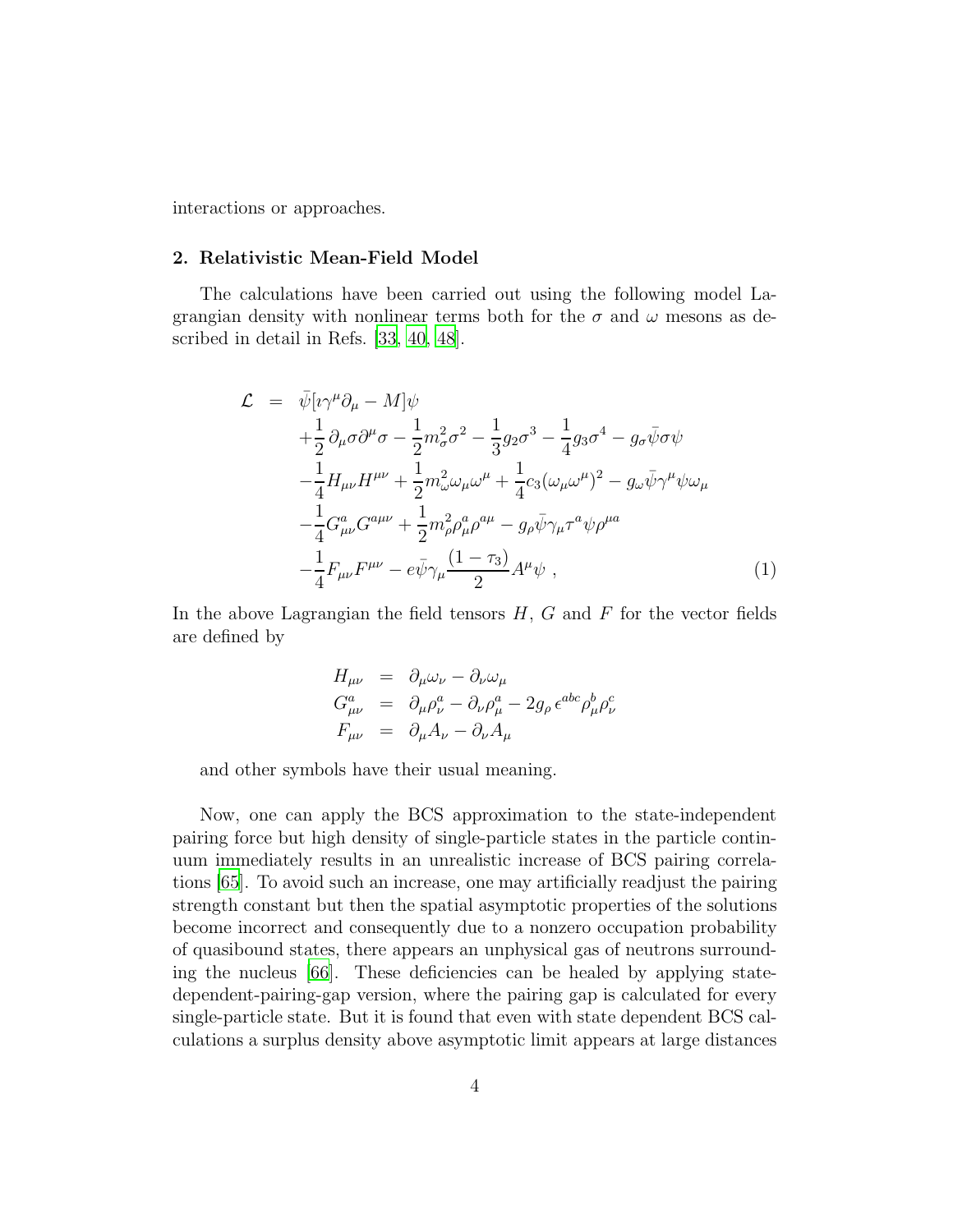results incorrect behavior of the density [\[66\]](#page-27-9). Therefore, one may think that excluding the scattering states from the pairing phase space could be a decisive solution to the problem. Indeed, such scheme has been introduced by Sandulescu et al. [\[67](#page-27-10)] in which the effect of the resonant continuum on pairing correlations is introduced through the scattering wave functions located in the region of the resonant states. These states are found by solving the relativistic mean field equations with scattering-type boundary conditions for continuum spectrum and this scheme rBCS is found very effective for the description of drip line nuclei [\[67](#page-27-10)].

In this paper, for the chain of Ca and Ni isotopes, we have found resonant states  $1g_{9/2}$  and  $1g_{7/2}$  respectively but these states start to play an important role with their resonant part for  $N > 40$  and  $N > 50$  respectively. With this in view, these contributions of resonant states are less significant in terms of discussion of pf shells considered in this paper where we are concern upto N  $= 40$  only. Moreover, we are mainly dealing with doubly magic nuclei in this paper and for doubly magic nuclei results of RMF+BCS and RMF+rBCS (including resonant part by Sandulescu et al. [\[67](#page-27-10)]) are found exactly same because for doubly magic nucleus pairing energy vanishes and resonant state does not contribute in the pairing energy. Therefore, in the context of this paper where we target only for pf shell nuclei (N or  $Z \leq 40$ ), it is reasonable to perform state dependent BCS calculations [\[68](#page-27-11), [69\]](#page-27-12) based on single-particle spectrum in which continuum is replaced by a set of positive energy states generated by enclosing the nucleus in a spherical box. We have chosen box radius  $R = 30$  fm which is same as has been taken in Ref [\[40](#page-25-14), [41,](#page-25-15) [46](#page-26-4), [47\]](#page-26-5) and results are not much affected by changing the box radius around  $R = 30$  fm at least for the considered doubly magic nuclei in pf shell.

Thus the gap equations have the standard form for all the single particle states, i.e.

$$
\Delta_{j_1} = -\frac{1}{2} \frac{1}{\sqrt{2j_1 + 1}} \sum_{j_2} \frac{\left\langle (j_1^2) 0^+ |V| (j_2^2) 0^+ \right\rangle}{\sqrt{\left(\varepsilon_{j_2} - \lambda\right)^2 + \Delta_{j_2}^2}} \sqrt{2j_2 + 1} \ \Delta_{j_2} \tag{2}
$$

where  $\varepsilon_{j_2}$  are the single particle energies, and  $\lambda$  is the Fermi energy, whereas the particle number condition is given by  $\sum_j (2j+1)v_j^2 = N$ . In the calculations we use for the pairing interaction a delta force, i.e.,  $V = -V_0 \delta(r)$ . Initially, we use the same value of  $V_0$  for our present study  $(V_0 = 350 \text{ MeV})$ fm<sup>3</sup>) which was determined in Ref. [\[41\]](#page-25-15) by obtaining a best fit to the binding energy of Ni isotopes. Since, we are covering region from  $A = 48$  to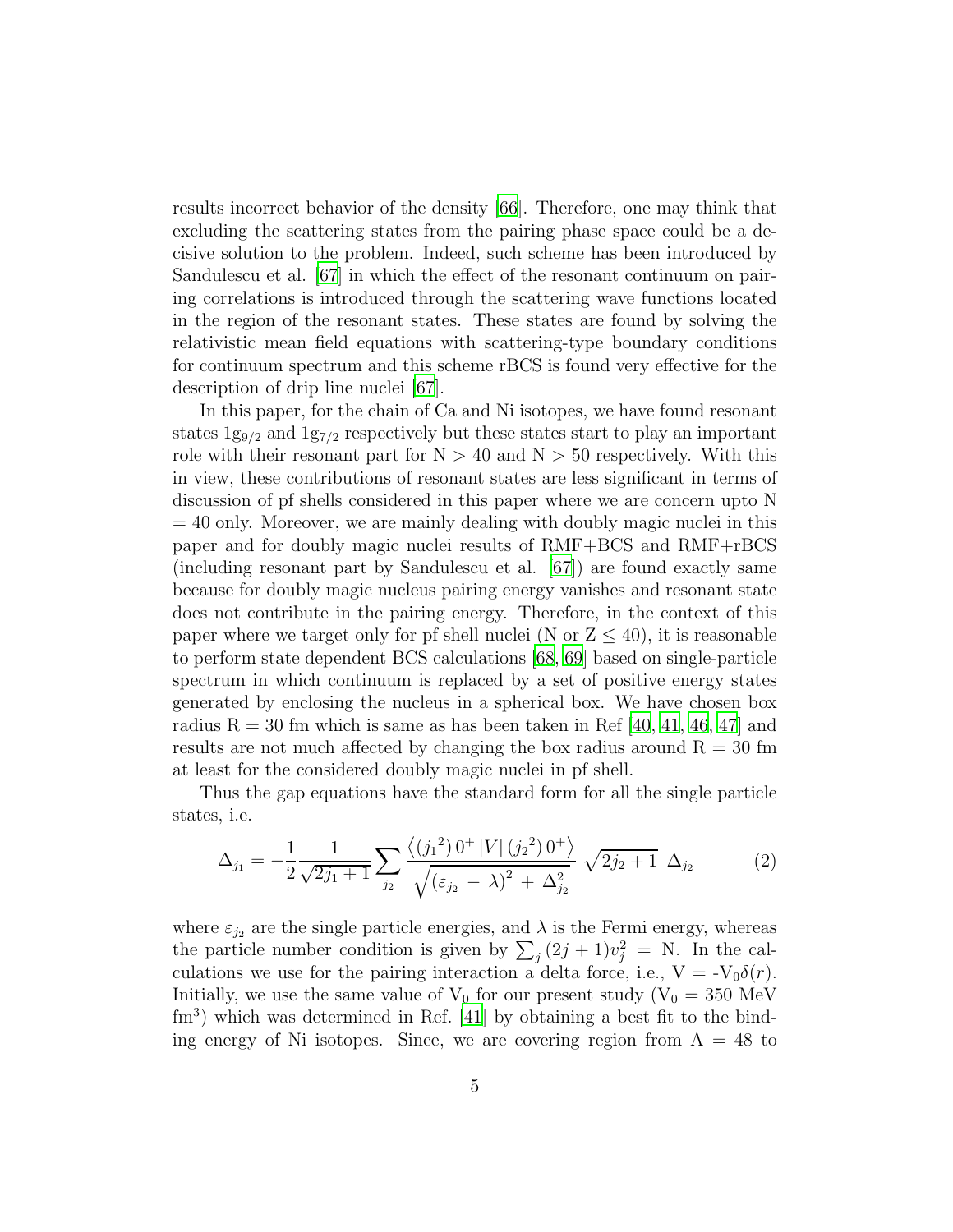$A = 122$  therefore we will examine our results using mass dependent  $(1/A$ dependancy) pairing strength which may be an effective way to handle large mass region. Apart from its simplicity, the applicability and justification of using such a  $\delta$ -function form of interaction has been discussed in Ref. [\[70\]](#page-27-13), whereby it has been shown in the context of HFB calculations that the use of a delta force in a finite space simulates the effect of finite range interaction in a phenomenological manner (see also [\[71\]](#page-27-14) for more details). The pairing matrix element for the  $\delta$ -function force is given by

$$
\langle (j_1^2) 0^+ |V| (j_2^2) 0^+ \rangle = -\frac{V_0}{8\pi} \sqrt{(2j_1 + 1)(2j_2 + 1)} I_R
$$
 (3)

Here  $V_0$  is the pairing strength which is taken as 350 MeV fm<sup>3</sup> for initial calculations and then it is used with mass dependency for further calculations as mentioned above. Mass dependent pairing strength used here is given by

$$
V_0 = \frac{25,500}{A} MeV fm^3
$$
 (4)

In equation (3),  $I_R$  is the radial integral having the form

$$
I_R = \int dr \frac{1}{r^2} \left( G_{j_1}^* G_{j_2} + F_{j_1}^* F_{j_2} \right)^2 \tag{5}
$$

Here  $G_{\alpha}$  and  $F_{\alpha}$  denote the radial wave functions for the upper and lower components, respectively, of the nucleon wave function expressed as

$$
\psi_{\alpha} = \frac{1}{r} \begin{pmatrix} i & G_{\alpha} & \mathcal{Y}_{j_{\alpha l_{\alpha} m_{\alpha}}} \\ F_{\alpha} & \sigma \cdot \hat{r} & \mathcal{Y}_{j_{\alpha l_{\alpha} m_{\alpha}}} \end{pmatrix} \,, \tag{6}
$$

and satisfy the normalization condition

$$
\int dr \left\{ |G_{\alpha}|^2 + |F_{\alpha}|^2 \right\} = 1 \tag{7}
$$

In Eq. (6) the symbol  $\mathcal{Y}_{jlm}$  has been used for the standard spinor spherical harmonics with the phase  $i^l$ . The coupled field equations obtained from the Lagrangian density in (1) are finally reduced to a set of simple radial equations which are solved self consistently along with the equations for the state dependent pairing gap  $\Delta_i$  and the total particle number N for a given nucleus.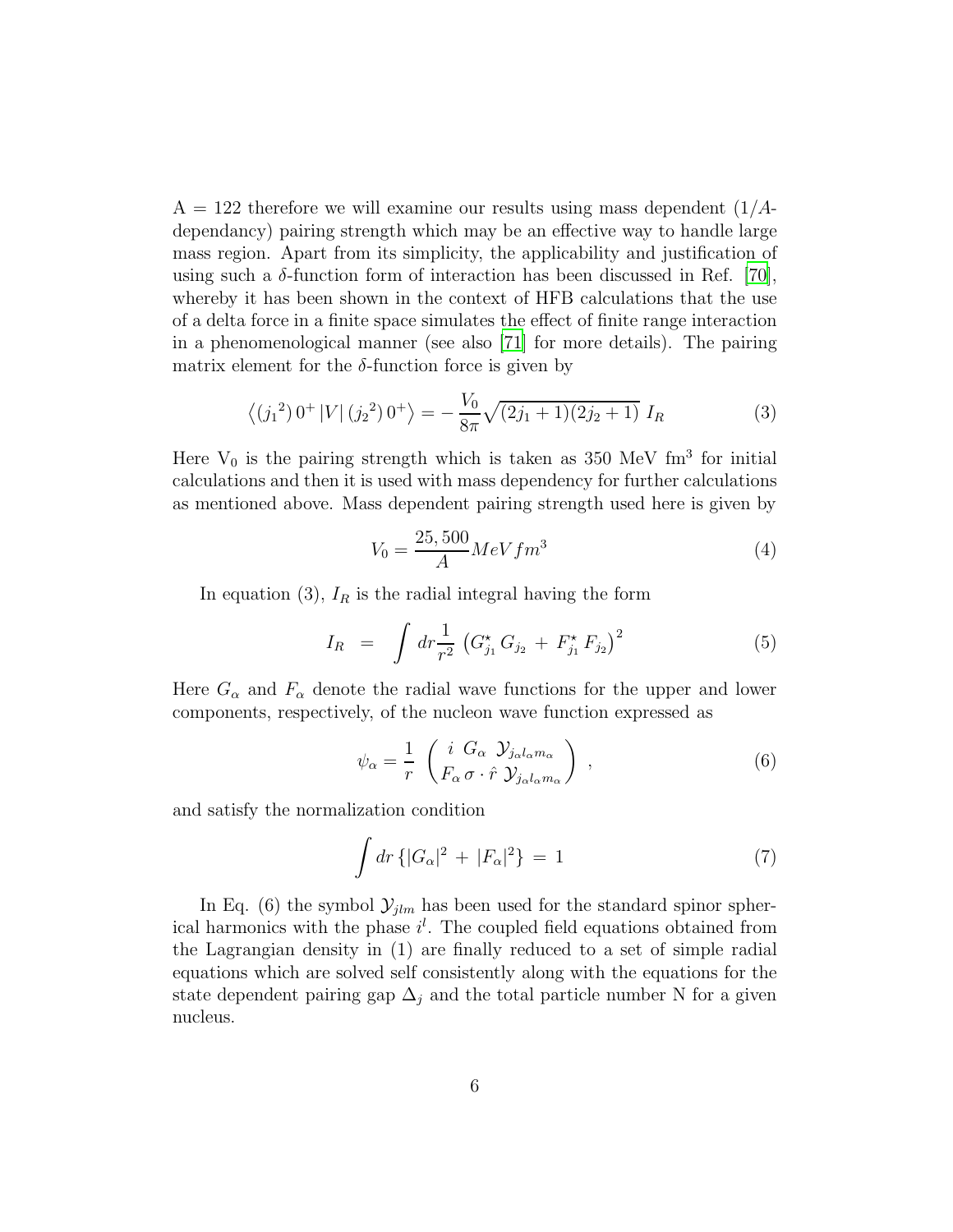The relativistic mean field description has been extended for the deformed nuclei of axially symmetric shapes by Gambhir, Ring and their collaborators [\[32\]](#page-25-6) using an expansion method. The scalar, vector, isovector and charge densities, as in the spherical case, are expressed in terms of the spinor  $\pi_i$ , its conjugate  $\pi_i^+$ <sup>+</sup>, operator  $\tau_3$  etc. These densities serve as sources for the fields  $\phi = \sigma$ ,  $\omega^0$   $\rho^0$  and  $A^0$ , which are determined by the Klein-Gordon equation in cylindrical coordinates. Thus a set of coupled equations, namely the Dirac equation with potential terms for the nucleons and the Klein-Gordon type equations with sources for the mesons and the photon is obtained. These equations are solved self consistently. For this purpose, as described above, the well-tested basis expansion method has been employed [\[32,](#page-25-6) [54](#page-26-12)]. For further details of these formulations we refer the reader to refs. [\[32,](#page-25-6) [48](#page-26-6), [54\]](#page-26-12).

## 3. Results and Discussion



Figure 1: (Colour online) Two neutron shell gap  $[S_{2n}(N, Z) - S_{2n}(N+2, Z)]$  for Ca Isotopes calculated through various parameters. For comparison experimental data [\[72\]](#page-27-15) and the data calculated by tensor interaction  $(SLy5)$  [\[18\]](#page-24-8) are also shown. RMF\* is representing RMF calculations done using mass dependent pairing.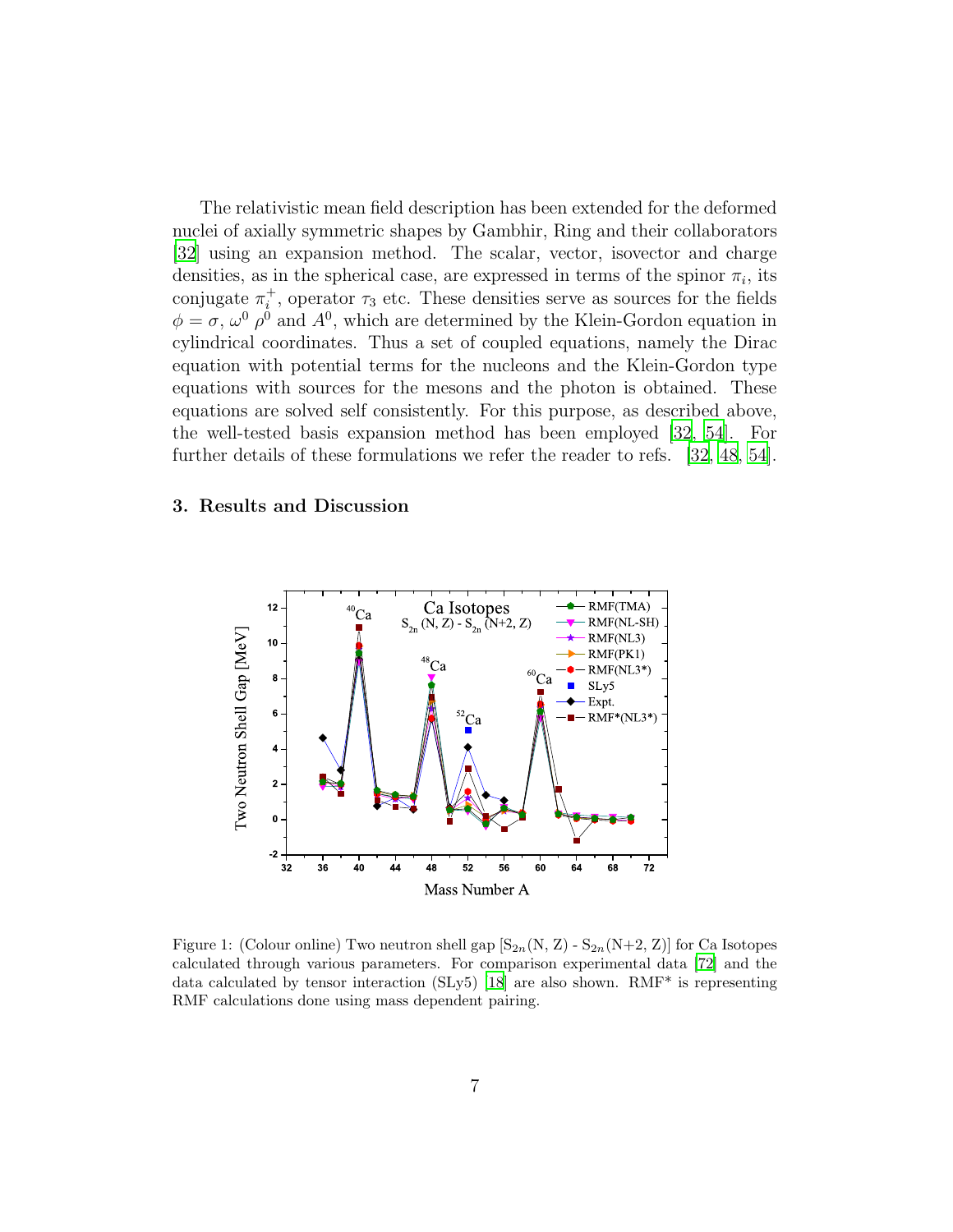Magic numbers between  $N(Z) = 20$  to  $N(Z) = 50$  are mainly governed by position and separation of single particle states in and from pf shell. For a detailed study in this region towards neutron and proton side, we first carry out RMF+BCS calculations including the deformation degree of freedom (referred to throughout as deformed RMF) to search spherical or nearly spherical isotones/isotopes. It is found that some isotones/isotopes actually exhibit very small or almost no deformation. Therefore, for such cases of negligible deformation, we take advantage to use RMF+BCS approach for spherical shapes (referred to throughout as RMF) for the analysis of results. This description in terms of spherical single particle wave functions and energy levels treats shell closures and magicity etc. with more convenience and transparency. Addition to this, with the spherical framework of RMF pairing gaps, total pairing energy, contributions of neutron and proton single particle states etc. can be demonstrated with more clarity.

To study pf shell, we first turn on our discussion with emergence of new shell closures ( $N = 32$  and  $34$ ) in exotic Ca isotopes which have been indicated by recent experiments [\[12,](#page-24-2) [13](#page-24-3), [14,](#page-24-4) [15](#page-24-5)]. First it was observed that due to high excitation energy of  ${}^{52}$ Ca as compared to its neighbouring nuclei, N = 32 shell closure may develop [\[73,](#page-27-16) [74\]](#page-28-0). After that from recent high-precision mass measurements of several isotopes ranging from  ${}^{51}$ Ca up to  ${}^{54}$ Ca a confirmation was obtained in 2013 [\[13\]](#page-24-3). In addition, from the more recent measurement of the  $2_1$ + energy in <sup>54</sup>Ca, it is also found that <sup>54</sup>Ca could be magic as well [\[14\]](#page-24-4).

To investigate the possibility for  ${}^{52}$ Ca and  ${}^{54}$ Ca, we have displayed two neutron shell gap  $[S_{2n}(N, Z) - S_{2n}(N+2, Z)]$  in Fig. 1 which is determined by calculations of RMF with different sets of parameters i.e. TMA [\[49](#page-26-7)], NLSH [\[50\]](#page-26-8), NL3 [\[51](#page-26-9)], PK1 [\[52\]](#page-26-10) and NL3\* [\[53\]](#page-26-11). Ca isotopes have been examined with TMA and NL-SH parameters in Ref [\[40\]](#page-25-14) in detail where constant pairing strength  $V_0 = 350$  MeV fm<sup>3</sup> has been used. This constant pairing strength  $V_0 = 350$  MeV fm<sup>3</sup> has been also used in the description of other magic nuclei [\[46,](#page-26-4) [47](#page-26-5)]. We have used the same pairing strength for other parameters also and the results are shown together with available experimental data [\[72](#page-27-15)] and the available data of calculations recently done by Skyrme parameter set with tensor interaction (SLy5) [\[18](#page-24-8)] for comparison.

It is reflected from the Fig. 1 that calculations done in Ref [\[40](#page-25-14)] with TMA & NLSH parameter and the calculations with other parameters retrace well with the experimental data throughout for all isotopes of Ca, however for  $52^{\circ}$ Ca and  $54^{\circ}$ Ca these results are not reproducing experimental peaks in a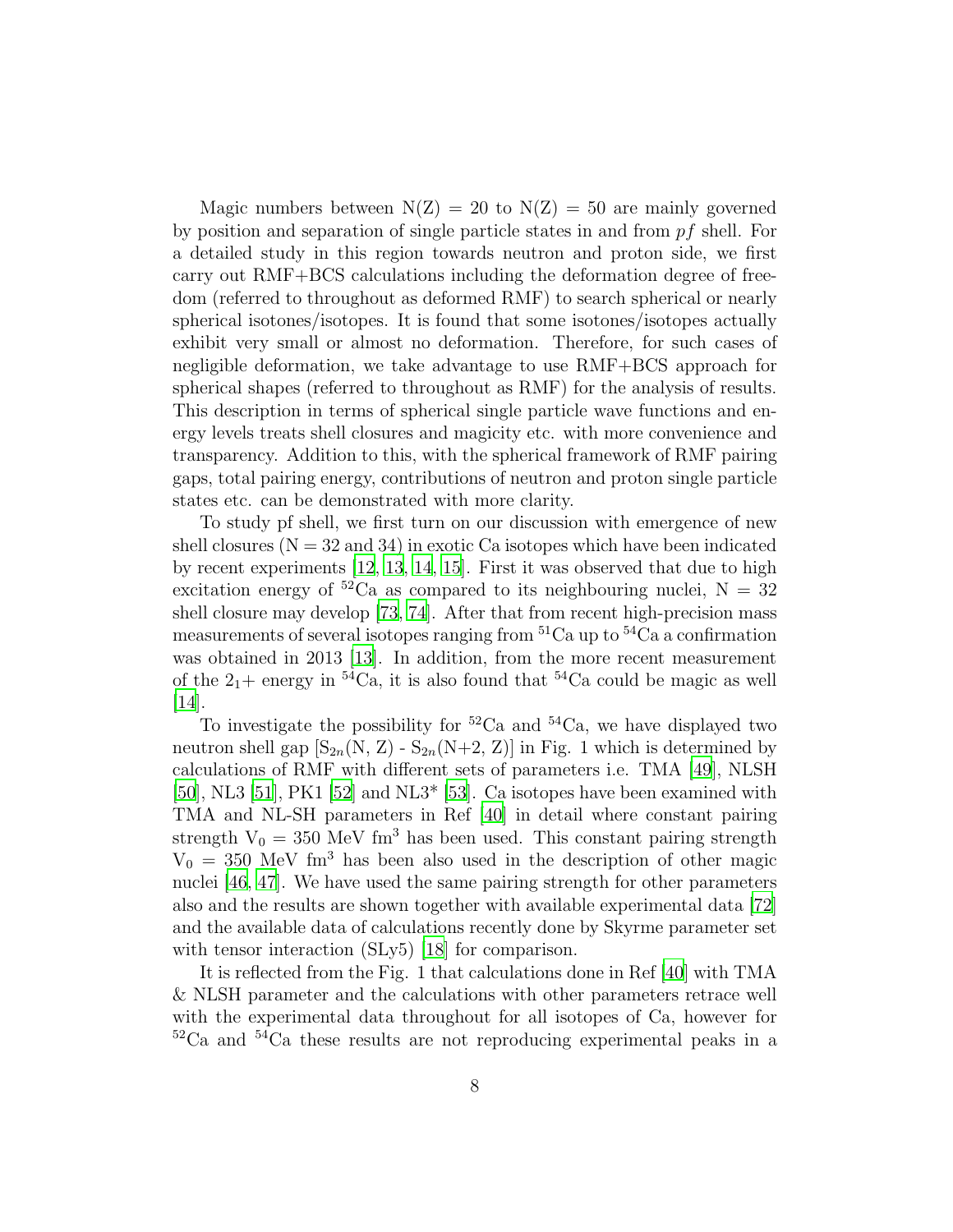good agreement. As can be seen from Fig. 1, for Ca isotopes the results of TMA & NLSH parameters [\[40\]](#page-25-14) along with NL3 & PK1 parameter are far enough with the experimental results. However, NL3\* is showing better results but even these results for  ${}^{52}Ca$  and  ${}^{54}Ca$  are not in a good agreement with experimental data. As mentioned above, we apply mass dependent pairing also for our calculations and we use NL3\* parameter which is found with better agreement comparative to other parameters. It is indeed gratifying to note that mass dependent pairing together with NL3\* parameter considerably improves result of  ${}^{52}Ca$  as can be seen from Fig. 1. These results for complete chain of Ca isotopes are mentioned with RMF\* in the diagram shown by magenta square.

Obtaining better peak in Fig. 1 for  ${}^{52}Ca$  with RMF\*(NL3<sup>\*</sup>), one can also observed sudden peaks for known other doubly magic nuclei viz. <sup>40</sup>Ca and <sup>48</sup>Ca. In addition to this, from Fig. 1, no indication is found for magic character of  ${}^{54}$ Ca. Moving further, there is again a large peak for  ${}^{60}$ Ca much stronger than <sup>52</sup>Ca and similar to the peaks obtained in <sup>40</sup>Ca and for  $^{48}$ Ca giving indication of more strong doubly magic nucleus  $^{60}$ Ca. With the recent experiments on Ca isotopes [\[13](#page-24-3), [14\]](#page-24-4) next doubly magic nucleus  ${}^{60}Ca$ is predicted here for future experiments which may be an interesting and remarkable finding due to its doubly magicity and its position near neutron drip-line of Ca. The above results for  $52,54,60$ Ca are further supported by pairing energy contribution from protons and neutrons, separation energies and wavefunction characteristics.

From the above discussion it would be important to investigate neutron shell closures  $N = 32, 34$  and 40 in detail for full isotonic chains upto their driplines. In addition from the isospin symmetry considerations [\[11\]](#page-24-1), it would be also useful to study proton shell closures  $Z = 32, 34$  and 40 for full isotopic chains upto their driplines. Therefore, in the following we will examine these isotonic/isotopic chain in detail using RMF approach with mass dependent pairing using NL3\* parameter which has produced better outcome over constant pairing strength and various other parameters as shown above in the case of <sup>52</sup>Ca.

#### *3.1. N = 32 and 34*

It is very interesting example and situation for various theoretical and experimental studies to study  $N = 32$  and  $N = 34$  shell closure simultaneously, therefore in the following discussion we will examine  $N = 32$  and  $N = 34$ within the framework of RMF theory using nuclei  ${}^{52}Ca$  and  ${}^{54}Ca$ .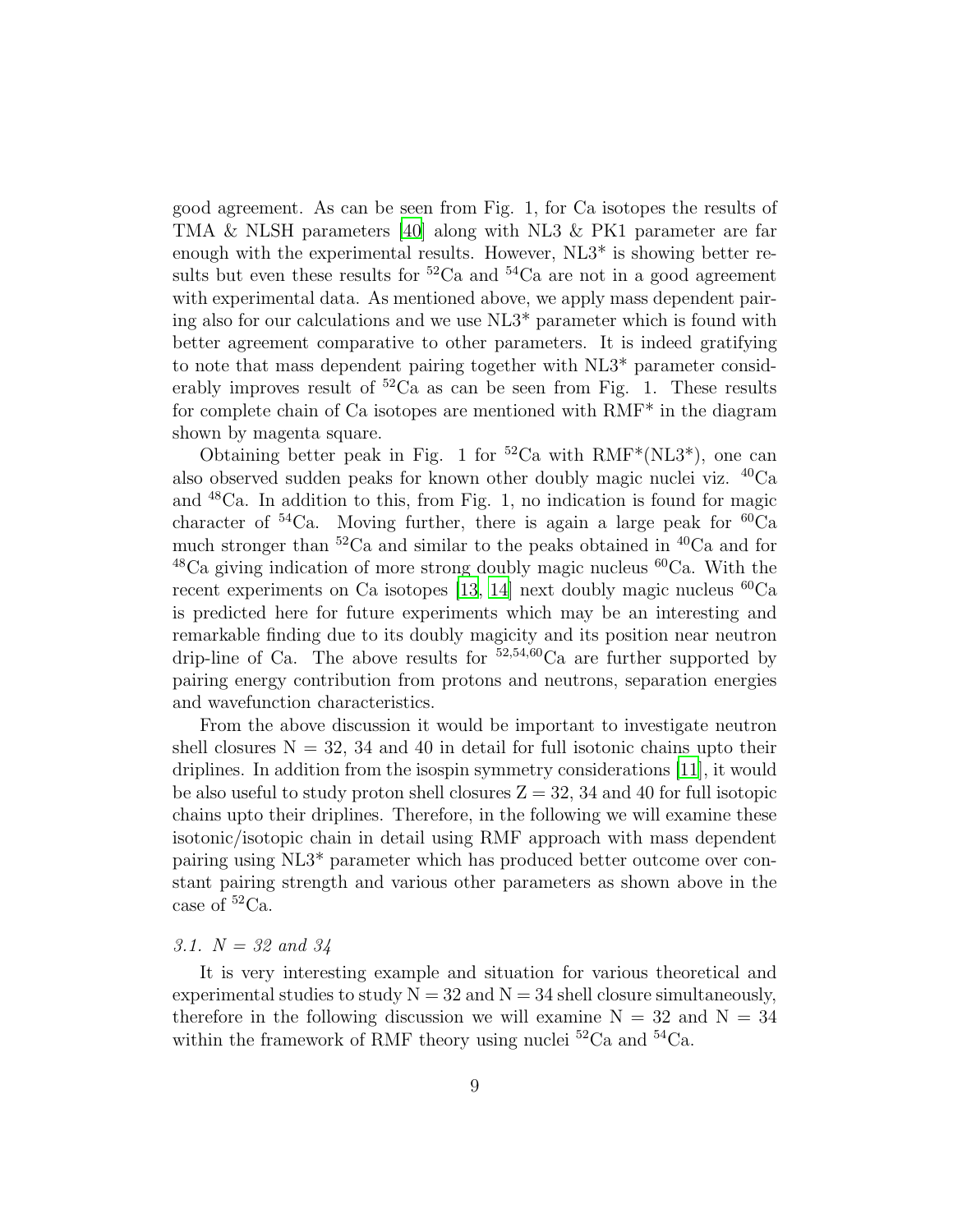To show the magicity of  $N = 32$  or  $N = 34$ , we choose some spherical or nearly spherical nuclei in the isotopic chain of Si, Ca and Ni. It has been shown through various studies [\[20,](#page-24-10) [75,](#page-28-1) [76\]](#page-28-2) and we have also found using deformed RMF approach [\[47](#page-26-5), [48\]](#page-26-6) that expect a few cases all the nuclei in Ca and Ni isotopic chain are spherical or nearly spherical in nature. Conversely, many of the Si isotopes are found strongly deformed through various experimental and theoretical studies  $[8, 10]$  $[8, 10]$ . However,  $^{22,34,48}$ Si are found to have spherical shapes which has been shown already using deformed RMF approach [\[46\]](#page-26-4). From deformed RMF approach it is found that <sup>42</sup>Si exhibits shape coexistence with an oblate ground state being the deformation parameter  $\beta_2$  = -0.37 [\[46](#page-26-4), [77](#page-28-3)]. Moving towards neutron rich side for  $44,46,48$ Si the second minimum becomes less pronounced gradually and for drip-line isotope <sup>48</sup>Si only one minima contributes indicating completely spherical ground state configuration. This comment, allow us to choose <sup>46</sup>,<sup>48</sup>Si as nearly spherical/spherical nuclei for our study. In the following discussion we mainly select  $^{46}Si$ ,  $^{52}Ca$ and <sup>60</sup>Ni to investigate shell closure at  $N = 32$ , and <sup>48</sup>Si, <sup>54</sup>Ca and <sup>62</sup>Ni for shell closure at  $N = 34$  using spherical RMF approach.

With these above remarks, in Fig. 2, we display our results of neutron single particle energies for isotonic chain of  $N = 28, 30, 32,$  and 34. These results are obtained using NL3\* parameter [\[53\]](#page-26-11) with considering mass dependency on pairing strength. We have also mentioned experimental values of single particle energies of known doubly magic nucleus [\[22,](#page-24-12) [78\]](#page-28-4). These values are marked with filled star in left lower panel and it is grateful to note that our calculated single particle energies using NL3\* parameter and mass dependent pairing are indeed very close to the experimental values specially for <sup>48</sup>Ca which earmark us to be interpretative for the study of shell closures on the basis of single particle energy.

The gap after neutron  $1f_{7/2}$  state is well reflected from the figure in <sup>48</sup>Ca and <sup>56</sup>Ni as shown in lower left panel of Fig. 2. However this shell gap gets weakened in <sup>42</sup>Si suggesting a disappearance of  $N = 28$  shell closure similar to refs. [\[6](#page-24-18), [8](#page-24-17), [9,](#page-24-19) [10\]](#page-24-16). This weakening can be caused and inferred by inclusion of deformations which is a matter of separate discussion in the main context of this paper. Now moving towards more neutron rich case for  $N = 32$  (right upper panel), the next 4 neutrons  $(28 + 4 = 32$  Neutrons) are filled in the states  $2p_{3/2}$  and  $2p_{1/2}$  located above the  $1f_{7/2}$  state. From right upper panel in Fig. 2, it is evident that  $2p_{3/2}$  and  $2p_{1/2}$  states are very close to each other in <sup>46</sup>Si, and are occupied by these four neutrons simultaneously. However, moving towards higher Z (from  $Z = 14$  to  $Z = 20$ )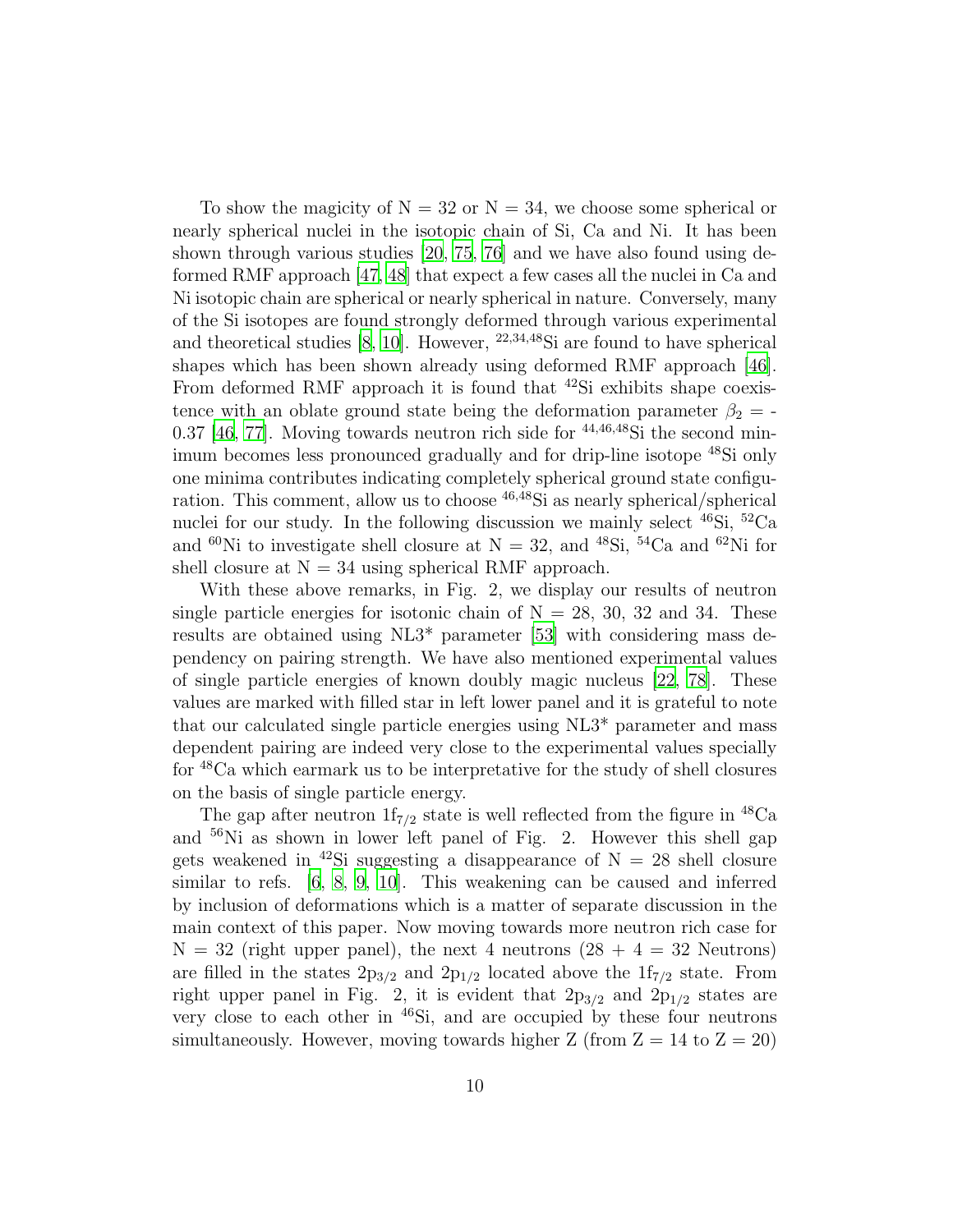

Figure 2: (Colour online) Variation of neutron single particle states for Si, Ca and Ni isotopes constituting neutron number  $N = 28, 30, 32$  and 34 in all four panel respectively. These results are calculated using mass dependent pairing with NL3\* parameter. Left lower panel is also showing available experimental single particle energies of doubly magic nuclei [\[22](#page-24-12), [78](#page-28-4)].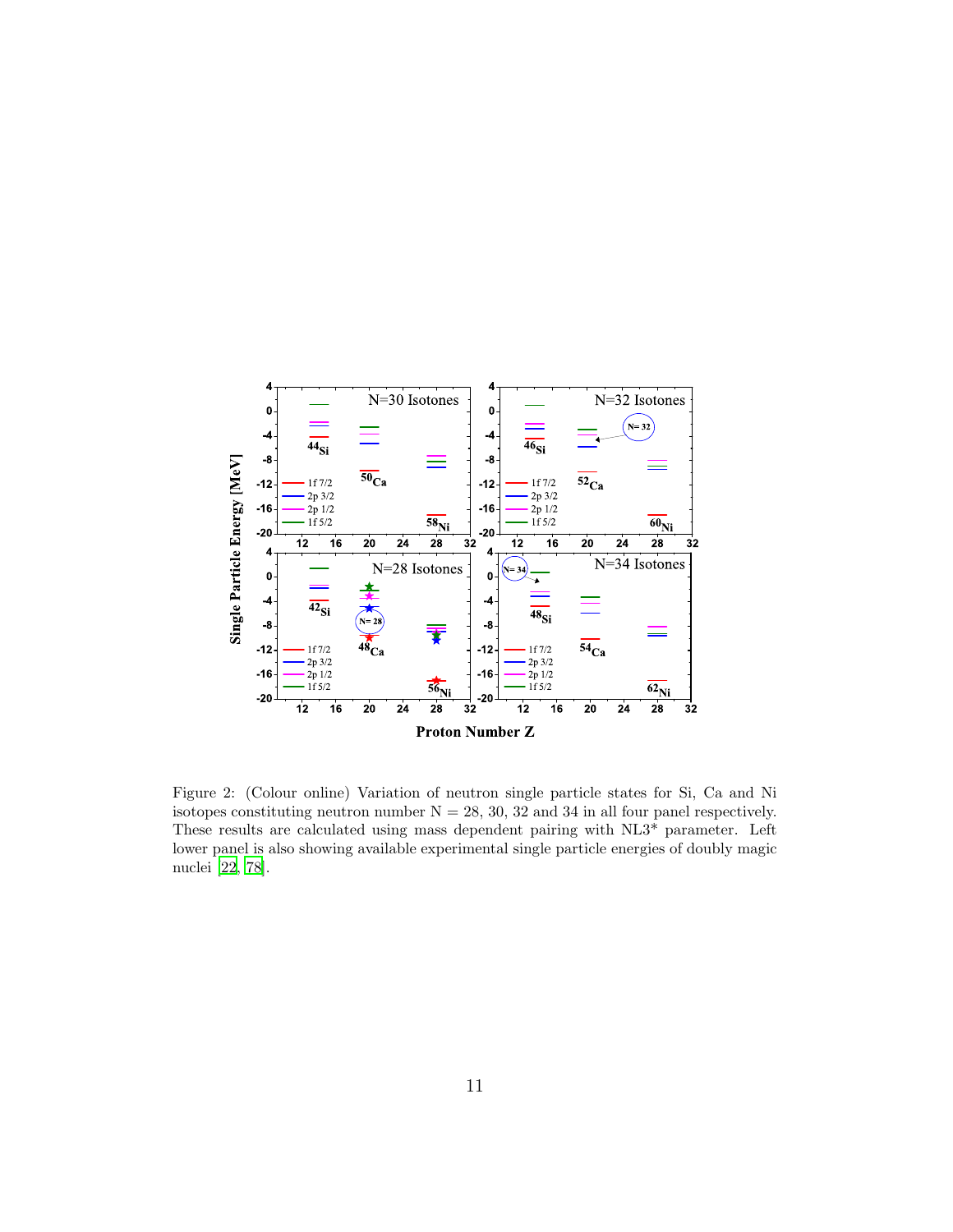i.e. in <sup>52</sup>Ca, these two states  $2p_{3/2}$  and  $2p_{1/2}$  get separated as shown in the Fig. 2 for  $N = 32$  isotones. This separation results a shell gap at  $N = 32$ in  ${}^{52}Ca$  which is similar to recent results [\[12,](#page-24-2) [13\]](#page-24-3). It is also observed from the Fig. 2 that the state having higher angular momentum (neutron  $1f_{5/2}$ ) moves deeper on increasing proton number (Si to Ni). For Si isotopes,  $1f_{5/2}$ state is far separated from closely situated  $2p_{3/2}$  and  $2p_{1/2}$  states. Whereas for Ca isotopes due to more protons this  $1f_{5/2}$  state is quite close to  $2p_{1/2}$ state resulting a gap after  $2p_{3/2}$  state which may even lead to  $N = 32$  shell closure. However, this shell gap is not so strong as it has been found for any conventional magic number such as gap after  $1f_{7/2}$  in  $48$ Ca as shown in left lower panel. Moving towards more proton rich side in Ni isotopes, this state  $1f_{5/2}$  moves even below to  $2p_{3/2}$  and  $2p_{1/2}$  states and therefore this filling in of  $1f_{5/2}$  state before  $2p_{3/2}$  and  $2p_{1/2}$  states declines the possibility of  $N = 32$ shell gap in  ${}^{60}$ Ni or in further proton rich nuclei.

From the Fig. 2, it is also apparent that for  $N = 34$  isotones (right lower panel) for lower Z the state  $1f_{5/2}$  lies significantly above from the states  $2p_{3/2}$ and  $2p_{1/2}$  as shown in the case of <sup>48</sup>Si and gives rise to new shell closure at  $N = 34$  for lower Z nuclei like Si. It can also be anticipated that due to large gap as reflected from Fig. 2,  $N = 34$  shell closure behaves more strongly than that of  $N = 32$  shell closure. Consequently, <sup>48</sup>Si may be considered as a more strong spherical doubly magic candidate for the future experiments in the same mass region as that of  ${}^{52}Ca$ .

To check the dependency of parameters on the above results of  $N =$ 32 and  $N = 34$  shell closures, it would be important and interesting to go through the calculations with different sets of parameters. With this in view, in the Table 1, we have tabulated results using few more parameters for comparison. We have performed the RMF calculations with mass dependent pairing strength using TMA [\[49](#page-26-7)], NLSH [\[50\]](#page-26-8), NL3 [\[51](#page-26-9)], PK1 [\[52](#page-26-10)] and  $NL3^*$ [\[53\]](#page-26-11) force parameters. The energy gaps between  $2p_{3/2}$  and  $2p_{1/2}$  states for N  $= 32$  and between  $2p_{1/2}$  and  $1f_{5/2}$  states for  $N = 34$  are tabulated for different parameters sets in Table 1.

From Table 1, it is clear that for  ${}^{52}Ca$ , the similar shell gap between  $2p_{3/2}$ and  $2p_{1/2}$  states also lies for other parameters. Using mass dependent pairing with TMA  $& NLSH$  parameter (see column 3 and 4) this gap is rather small [1.48 MeV for TMA and 1.59 MeV for NLSH] comparative to other parameters (column 5, 6, 7), but it is found larger than the gap calculated using constant pairing strength in Ref [\[40\]](#page-25-14). With the calculations in Ref [\[40\]](#page-25-14), this gap is found 1.37 MeV and 1.48 MeV with TMA and NL-SH parameter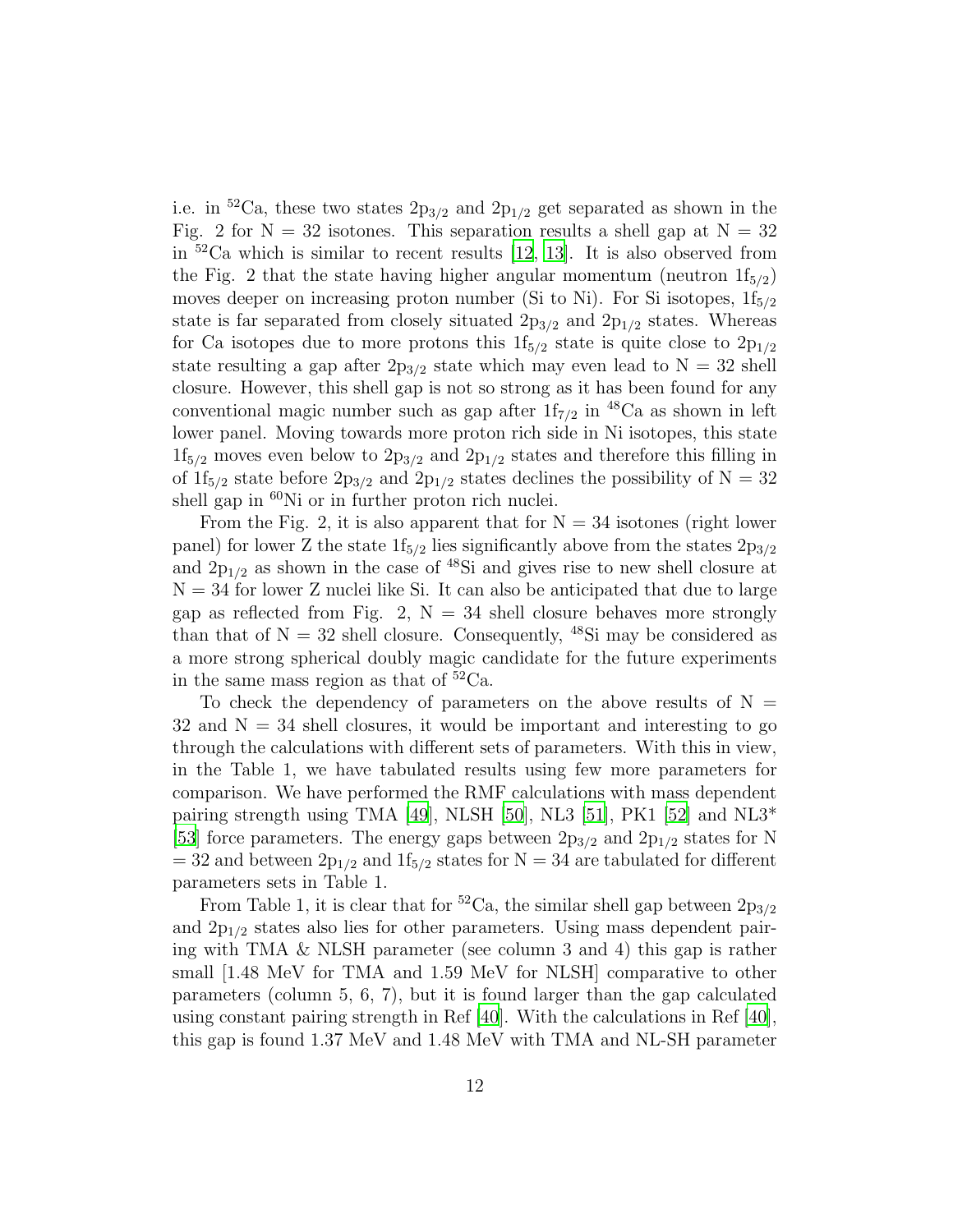|             | Nucleus   Gap between states | Shell Gap [MeV]                           |                                             |      |      |      |  |  |  |
|-------------|------------------------------|-------------------------------------------|---------------------------------------------|------|------|------|--|--|--|
|             |                              | RMF <sup>*</sup> (Mass Dependent Pairing) |                                             |      |      |      |  |  |  |
|             |                              |                                           | $TMA$   NLSH   NL3   PK1   NL3 <sup>*</sup> |      |      |      |  |  |  |
| ${}^{52}Ca$ | $2p_{3/2}$ and $2p_{1/2}$    | 1.48                                      | 1.59                                        | 1.85 | 1.58 | 1.90 |  |  |  |
| $^{48}$ Si  | $2p_{1/2}$ and $1f_{5/2}$    | 2.89                                      | 2.90                                        | 3.11 | 3.00 | 3.15 |  |  |  |

Table 1: Shell gap responsible for magicity of  ${}^{52}$ Ca and  ${}^{48}$ Si are shown using various parameters

respectively. Therefore from here it may be concluded with the comparison that calculation considered here with mass dependent pairing provides a better treatment over constant pairing calculation as done in Ref [\[40](#page-25-14)] specially for new shell closure in Ca isotopes. In a similar manner, the gap between  $2p_{1/2}$  and  $1f_{5/2}$  states is found significant by other parameters resulting a more strong shell closure at  $N = 34$  for <sup>48</sup>Si. It is important to note here from the Table 1 that present results with NL3\* parameter are more supportive and certificatory for other sets of parameters.

To get further support for above results of shell closure at  ${}^{52}Ca$  we have displayed in Fig. 3, occupancy (number of neutrons) of neutron single particle states  $1f_{7/2}$ ,  $2p_{3/2}$ ,  $2p_{1/2}$  and  $1f_{5/2}$  (pf shell) for the nuclei <sup>46</sup>Si, <sup>52</sup>Ca, <sup>60</sup>Ni from  $N = 32$  isotonic chain using TMA, NL-SH, NL3, PK1 and NL3<sup>\*</sup> parameters. Very first observation from Fig. 3 is that our results from all parameters are similar. It can be also observed that for all parameters, occupancy of state  $1f_{7/2}$  is unchanged for all considered nuclei. However, occupancy for other neutron states  $2p_{3/2}$ ,  $2p_{1/2}$  and  $1f_{5/2}$  change significantly. From the Fig. 3, it is evident that occupancy of  $1f_{5/2}$  state for <sup>46</sup>Si is zero as  $1f_{5/2}$  lies around 3 MeV above than  $2p_{3/2}$  and  $2p_{1/2}$  states as mentioned in Table 1. In <sup>46</sup>Si these two states  $2p_{3/2}$  and  $2p_{1/2}$  are occupied together but moving towards <sup>52</sup>Ca, occupancy of  $2p_{1/2}$  state decreases and becomes zero. This is rather very essential for development of  $N = 32$  shell closure along with  $2p_{3/2}$  should attain its maximum occupancy. Occupancy of  $2p_{1/2}$  becomes exactly zero and occupancy of  $2p_{3/2}$  state increases upto its maximum and it accommodates all four neutrons with  $2p_{1/2}$  and  $1f_{5/2}$  vacant. The gap therefore between  $2p_{3/2}$  and  $2p_{1/2}$  leads to shell closure characteristic at N  $=$  32. As said above, all the parameters are favourable and clearly showing magicity at  $N = 32$  as can be seen from Fig. 3. Moving further towards <sup>60</sup>Ni state  $1f_{5/2}$  goes much deeper due to which it accommodates more particles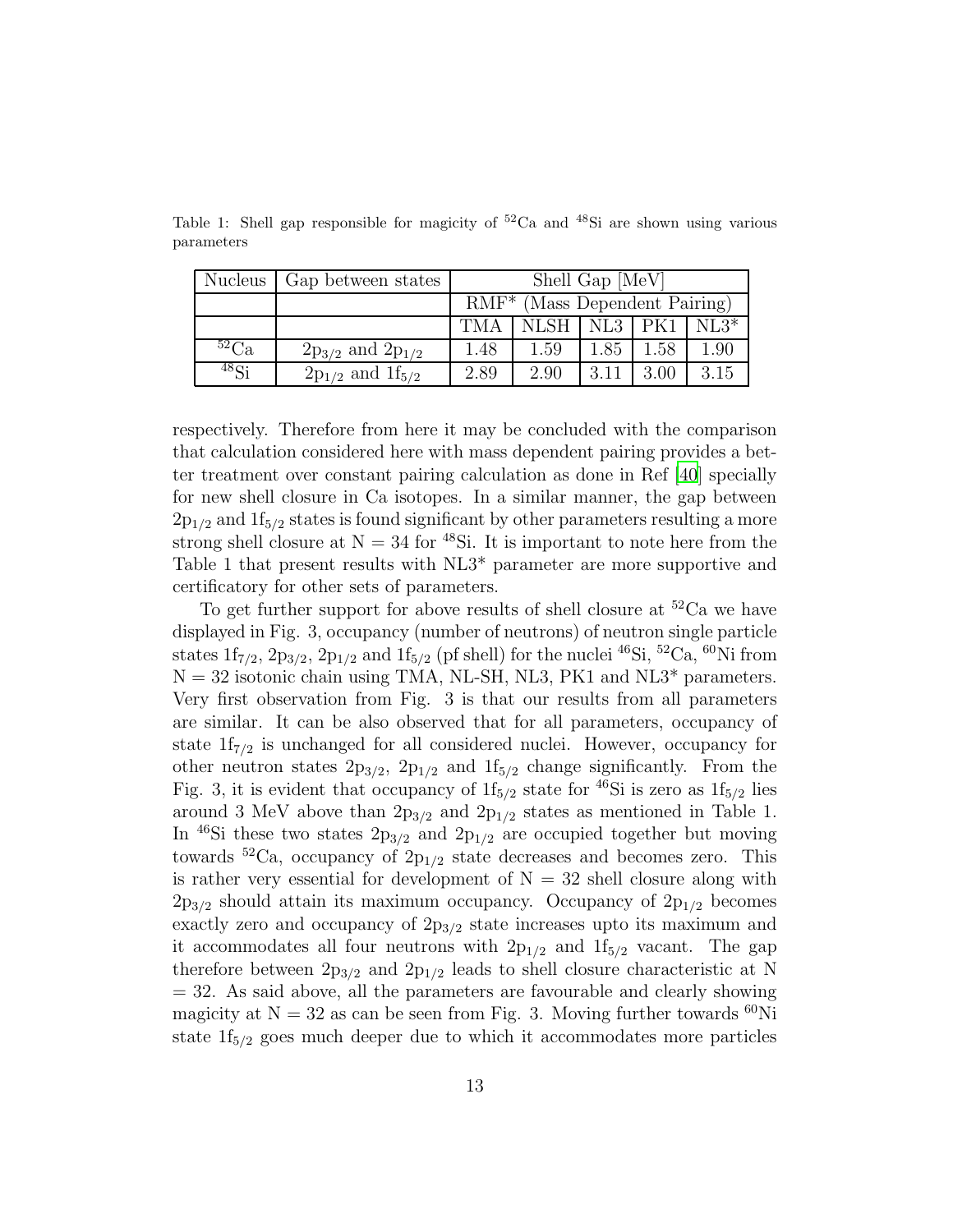

Figure 3: Variation of occupancy (no. of neutrons) for various neutron single particle states for  $N = 32$  isotones  $(^{46}Si, ^{52}Ca$  and  $^{60}Ni)$ .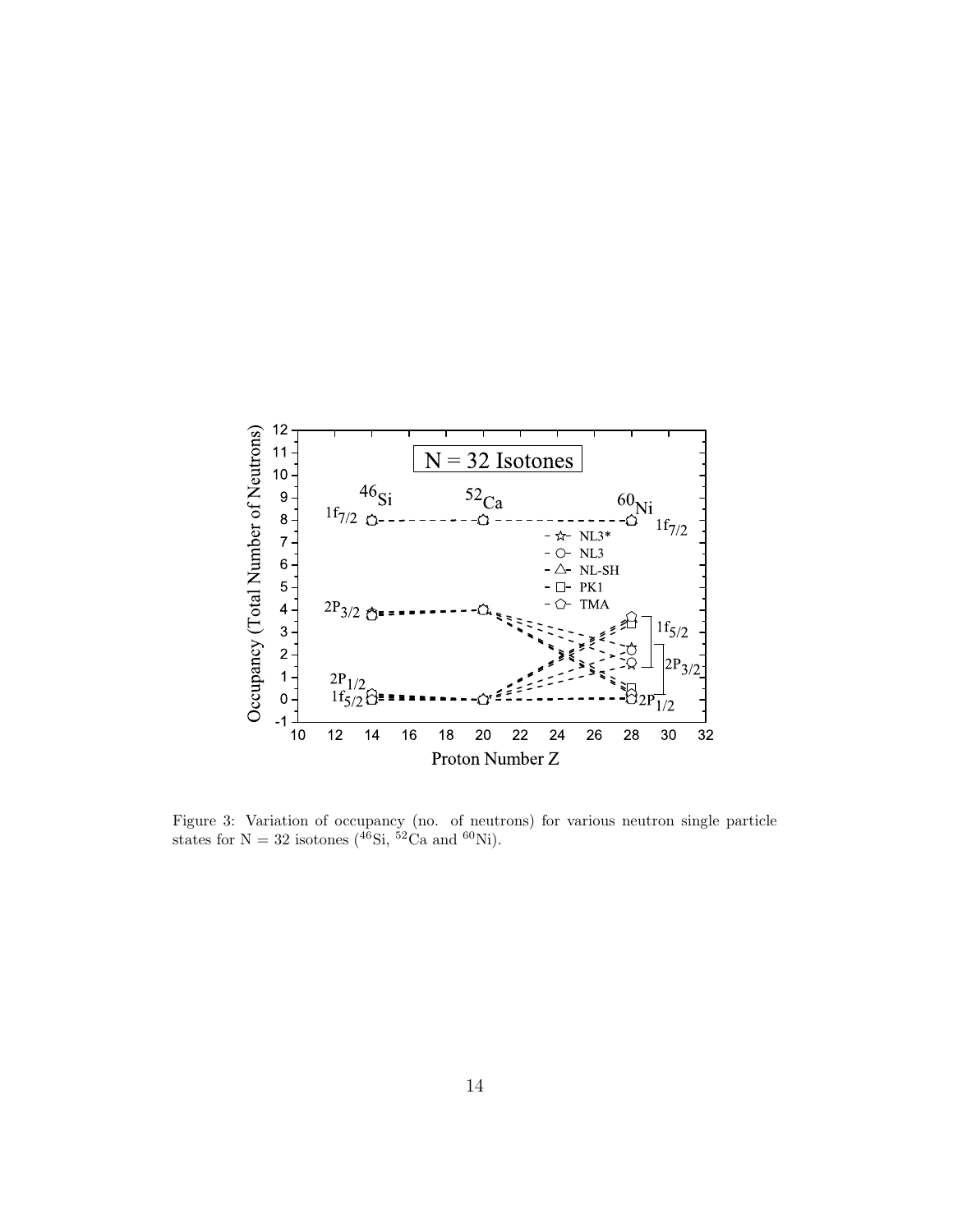than  $2p_{3/2}$  and hence destroys the shell closure which has developed for <sup>52</sup>Ca. The calculations from TMA, NL-SH, NL3, PK1 and NL3\* provide same sort of results and behaviour of these states.



Figure 4: Same as Fig. 3 but for  $N = 34$  isotones  $(^{48}Si, ^{54}Ca$  and  $^{62}Ni)$ .

Next in Fig. 4, we have shown occupancy (number of neutrons) of neutron single particle pf states for the nuclei  $^{48}Si$ ,  $^{54}Ca$ ,  $^{62}Ni$  from N = 34 isotonic chains. From Fig. 4, it can be observed that  $2p_{3/2}$  and  $2p_{1/2}$  states are fully occupied for  $48\$ Si and  $1f_{5/2}$  is having zero occupancy. This result is same for all parameters and hence supporting magic character of  $N = 34$  in <sup>48</sup>Si. It is worth here to point out that moving from  $^{48}Si$  to  $^{54}Ca$  occupancy of  $2p_{3/2}$  and  $2p_{1/2}$  states decreases whereas occupancy of  $1f_{5/2}$  state increases upto <sup>62</sup>Ni. Because of this filling in of  $1f_{5/2}$  state together with  $2p_{3/2}$  and  $2p_{1/2}$  states in <sup>54</sup>Ca there is no possibility of  $N = 34$  shell closure in <sup>54</sup>Ca or in higher nuclei. However, this kind of uniform filling of  $1f_{5/2}$  state is not observed in  $52Ca$  as illustrated above and in Fig. 3. Therefore, it can be concluded here that <sup>52</sup>Ca and <sup>48</sup>Si are found to possess magic character and there are no sign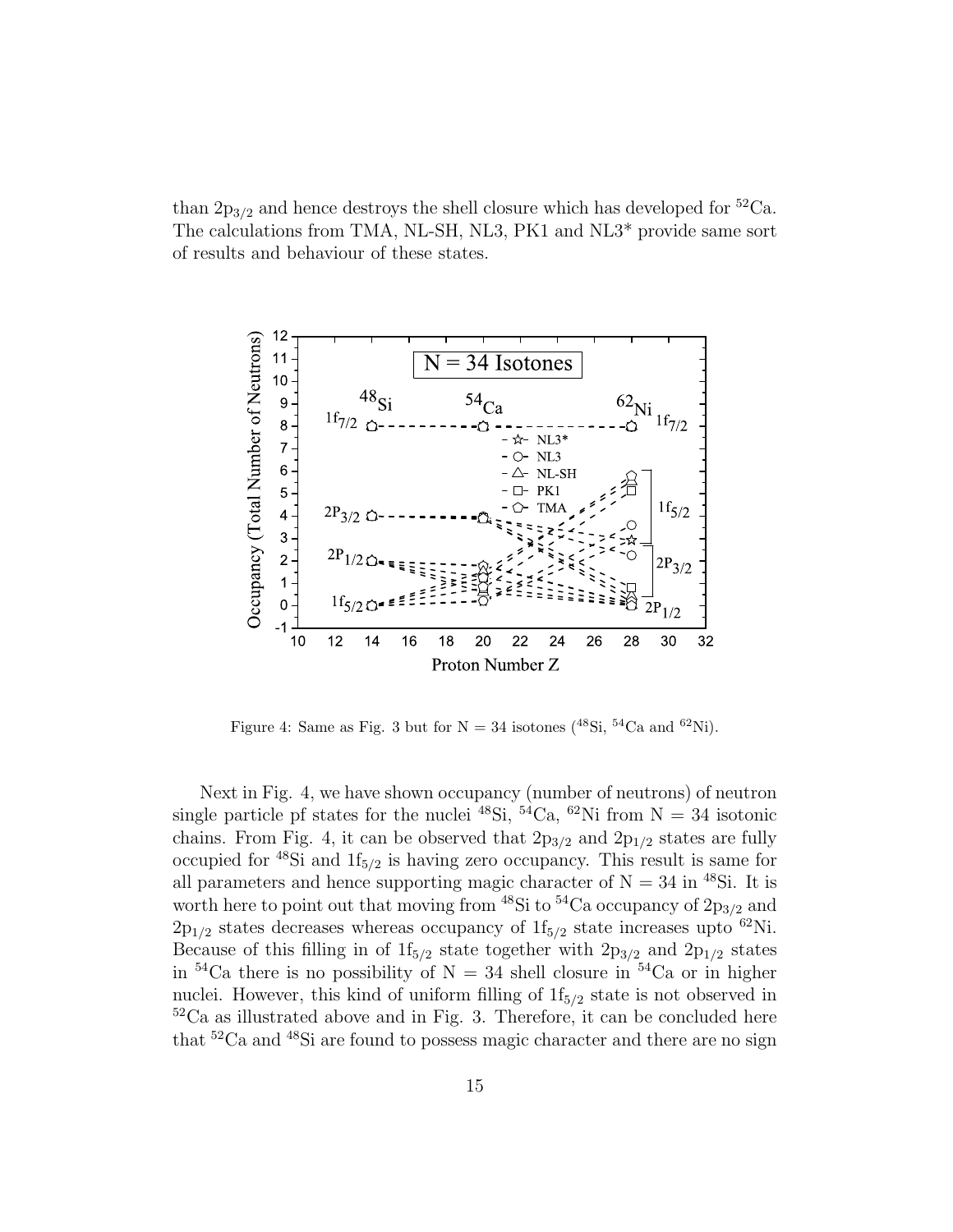found for shell closure at  $N = 34$  in <sup>54</sup>Ca.

#### *3.2. Z = 32 and 34*

After the discussion on neutron shell closure at  $N = 32$  and 34, it is expected from the isospin symmetry considerations [\[11](#page-24-1)] that towards proton side  $Z = 32$  and  $Z = 34$  should also exhibit similar shell closures. With this in view, in a similar manner, we have performed our deformed RMF+BCS calculations for isotopic chain of  $Z = 32$  and  $Z = 34$ . Most of the nuclei in the isotopic chains are found deformed but it is also found that there are several nuclei which are actually spherical or nearly spherical. These are <sup>60</sup>,82,<sup>114</sup>Ge for  $Z = 32$  and <sup>62,84,116</sup>Se for  $Z = 34$  corresponding to  $N = 28, 50$  and 82. It is important to note that these nuclei cover complete isotopic chain from proton rich side to neutron rich side as one moves from  $N = 28$  to  $N = 82$ . It is worth to mention here that  $N = 82$  is found to be neutron drip-line for Ge  $(Z=32)$  and Se  $(Z=34)$  isotopic chains.



Figure 5: (Colour Online) Proton single particle energies of  $1f_{7/2}$ ,  $1f_{5/2}$ ,  $2p_{3/2}$  and  $2p_{1/2}$ states for Se (Z=32) isotopes.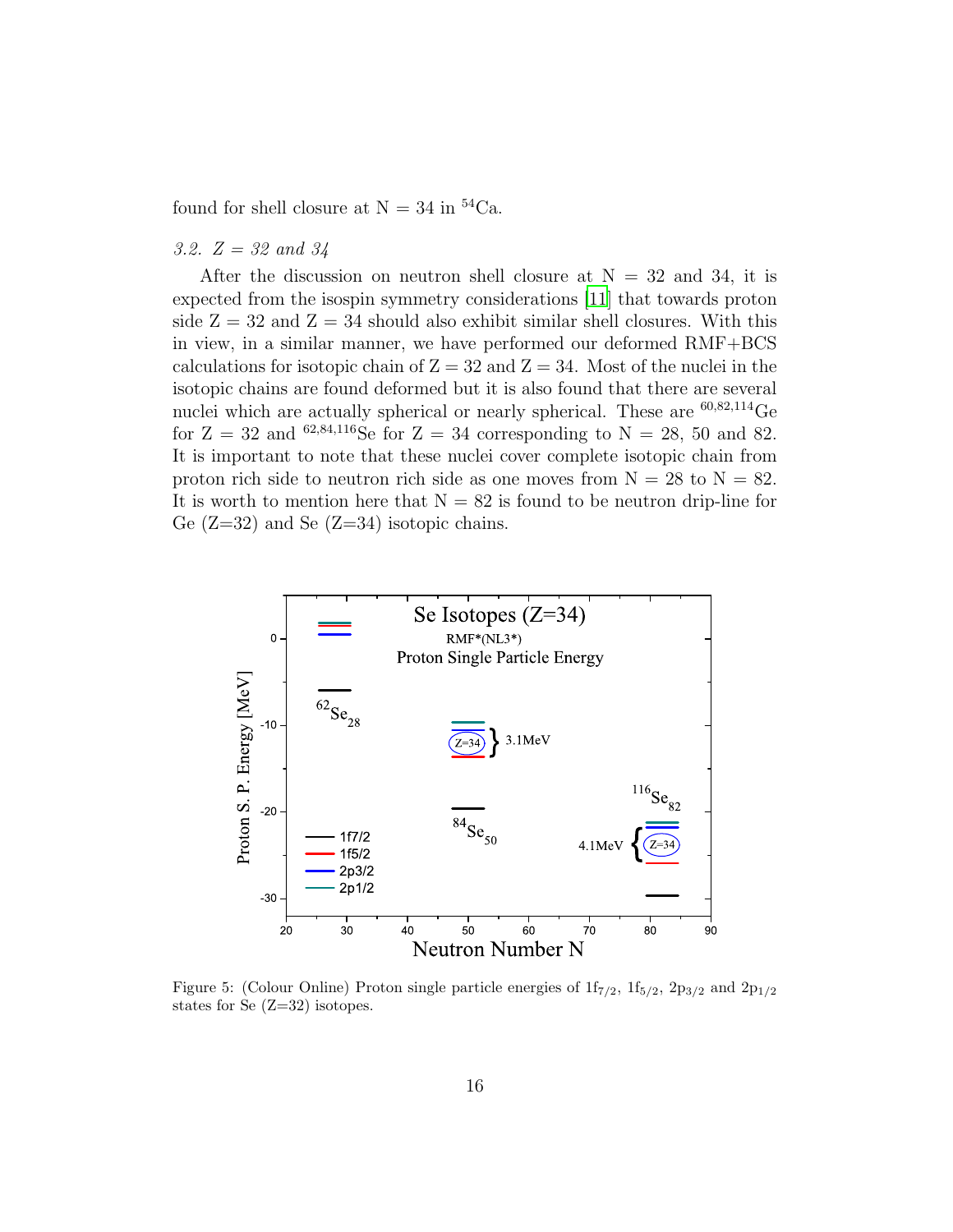For these nuclei, we have performed spherical RMF+BCS calculations using mass dependent pairing with NL3\* parameter and it is gratifying to note that  $Z = 34$  indeed shows shell closure characteristic towards neutron rich side. To elaborate this, in Fig. 5, we display our results of proton single particle energy for all above mentioned nuclei. From Fig. 5, it is observed that proton  $1f_{5/2}$  state lies in between  $2p_{3/2}$  and  $2p_{1/2}$  states initially for proton rich side at  ${}^{62}$ Se. Moving towards neutron rich side  $1f_{5/2}$  state goes down to these  $2p_{3/2}$  and  $2p_{1/2}$  states, consequently, creates a significant gap  $(3.1 \text{ MeV}$  for  $N = 50 \text{ and } 4.1 \text{ MeV}$  for  $N = 82$ ) and gives rise to strong shell closure at  $Z = 34$  for the nuclei with  $N = 50$  and  $N = 82$ . Therefore, our calculations predict <sup>84</sup>,<sup>116</sup>Se as doubly magic nuclei giving rise to shell closure at  $Z = 34$  similar to  $N = 34$ . Moreover, pairing energy contribution from proton and neutron is also found zero which supports the magic character of both these nuclei  $84,116$ Se.

Comparatively, it can be concluded that towards neutron side  $(N = 32)$ empty  $1f_{5/2}$  state lies above on  $2p_{3/2}$  and  $2p_{1/2}$  for <sup>52</sup>Ca gives rise to N = 32 shell closure but toward proton side for  $Z = 32$  isotopes  $1f_{5/2}$  state always lies below to  $2p_{3/2}$  and  $2p_{1/2}$  states and thus proton filling in  $1f_{5/2}$  state just after  $1f_{7/2}$  state (28+6 = 34) gives no probability of Z = 32 shell closure. It should be also mentioned here that <sup>116</sup>Se and <sup>48</sup>Si both are drip-line nuclei for  $Z = 34$  and  $Z = 14$  respectively and these new shell closures at  $Z = 34$ and  $N = 34$  are due to reorganization of single particle levels in the vicinity of drip-lines. Again, these results have been tested for different box radius and consistency is found in the above said conclusions.

#### *3.3. N = 40 and Z = 40*

The gap created by pf shell with  $1g_{9/2}$  state is responsible for the shell closure at  $N = 40$  or  $Z = 40$ . Therefore it would be again interesting to investigate behaviour of pf shell, consequently respective positions of single particle states of pf shell and  $1g_{9/2}$  state for  $N(Z) = 40$ . To visualize this shell closure we have performed calculations for all isotones of  $N = 40$  and isotopes of  $Z = 40$  with deformed RMF+BCS approach as done in the previous subsections and found that  $N = 40$  is spherical for neutron rich side ranging from  $Z = 16$  to  $Z = 30$  having zero quadrupole deformation parameter  $(\beta_2 =$ 0), whereas  $Z = 40$  (Zr) is spherical for only  $N = 50$  and  $N = 82$ . For these nuclei once again we have applied spherical RMF+BCS approach using mass dependent pairing with NL3\* parameter and some of the results are plotted in Fig. 6.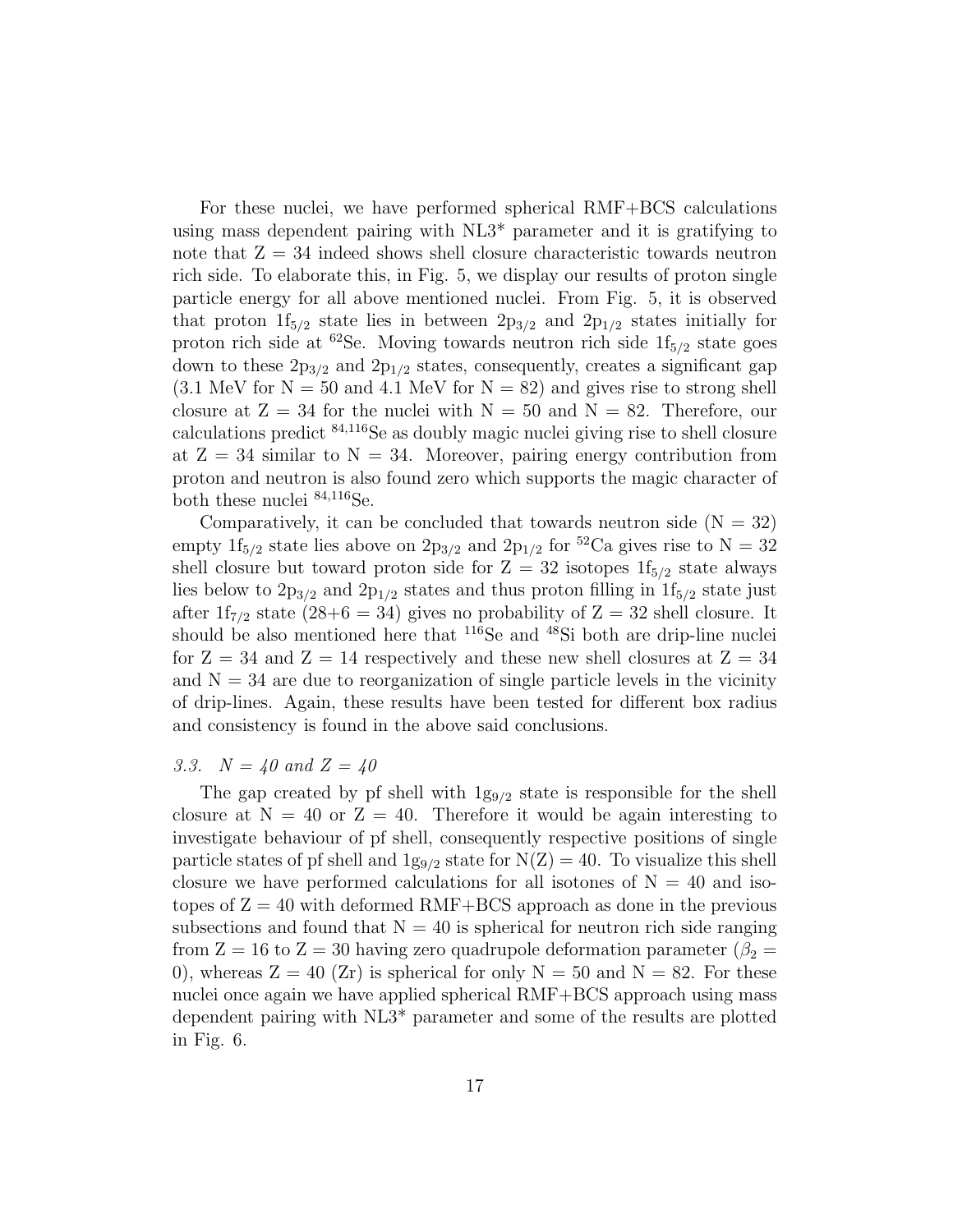

Figure 6: (Colour online) Variation of neutron single particle energy of pf shell and  $1g_{9/2}$ state with respect to proton number Z for  $N = 40$  isotones. The inset shows proton single particle energies for same states but for  $Z = 40$  isotopes as a function of Neutron number N.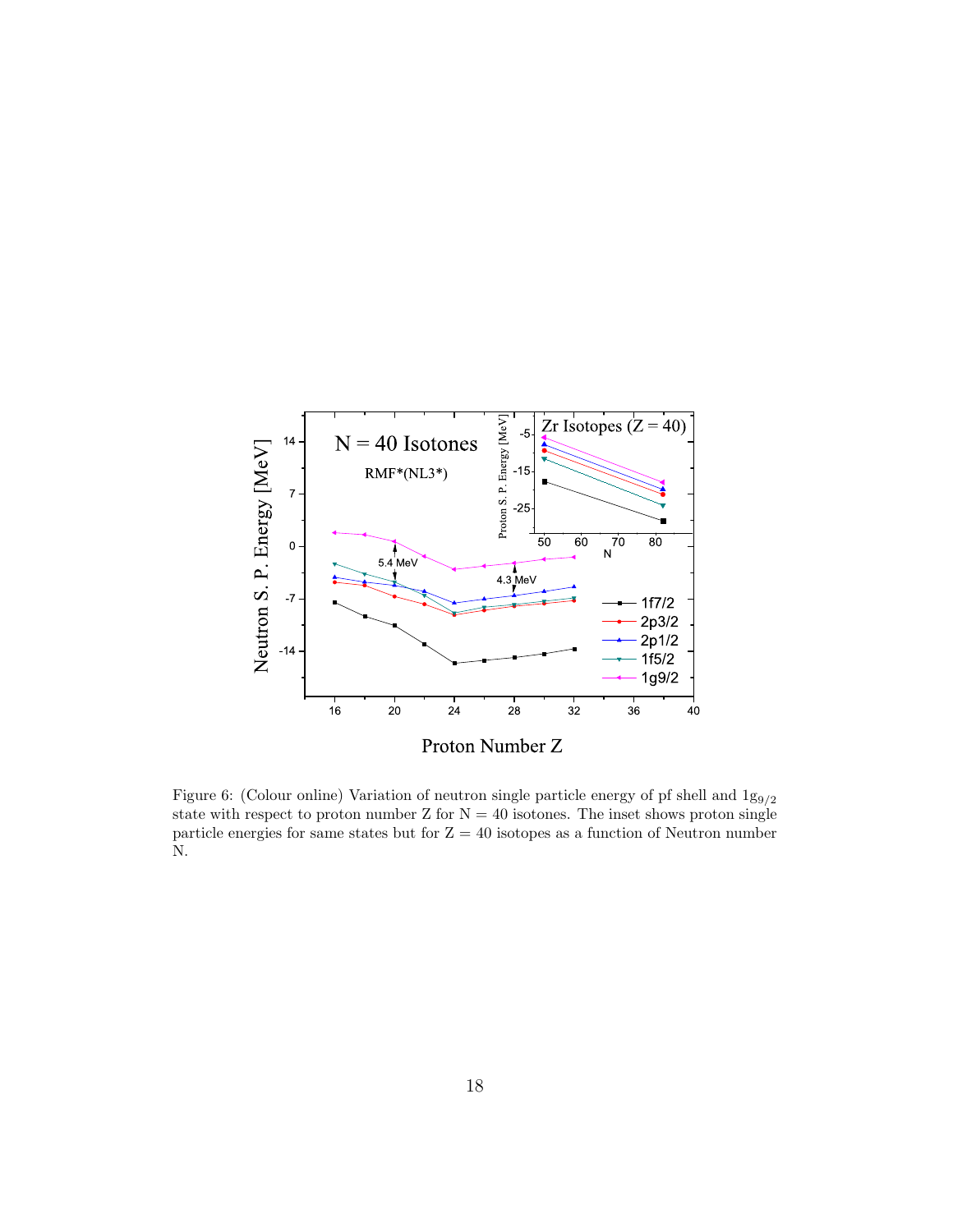We have shown proton single particle energy of various states for  $N = 40$ isotones with  $Z = 16 - 32$ . From the Fig. 6, it is evident that  $N = 40$  shell closure is due to gap between neutron pf shell and neutron  $1g_{9/2}$  state. But the variation in the positions of states of pf shell, this gap changes as one moves from  $Z = 16$  to  $Z = 32$ . For  $Z = 16$  - 20 neutron  $1f_{5/2}$  state lies above to the  $2p_{3/2}$  and  $2p_{1/2}$  and variation is such that gap between  $1g_{9/2}$  and  $1f_{5/2}$ states increases from  $Z = 16$  to  $Z = 20$ . At  $Z = 20$  for <sup>60</sup>Ca  $1f_{5/2}$  produces the gap with  $1g_{9/2}$  at its maximum value 5.4 MeV as can be seen from Fig. 6. Moving towards higher  $Z$  ( $Z>20$ ),  $1f_{5/2}$  state gets deeper because of its higher angular momentum as compared to  $2p_{3/2}$  and  $2p_{1/2}$  states. Moving beyond  $Z = 20$ , this gap responsible for  $N = 40$  now arises between  $2p_{1/2}$  and 1g<sub>9/2</sub>, and for  $Z = 28$  it is found 4.3 MeV which results <sup>68</sup>Ni as a candidate of doubly magicity. This doubly magic candidate  ${}^{68}$ Ni has been identified by Broda et al. [\[79](#page-28-5)] and recently by Bentley et al. [\[80\]](#page-28-6).

We have also analyzed the behaviour of pf shell in  $Z = 40$  (Zr) isotopes. In a similar manner we found only two isotopes which are spherical i.e.  $^{90}Zr$ and  $122$ Ir as mentioned above. For these isotopes, it is seen that there is no reorganization of proton pf shell  $(1f_{7/2}, 1f_{5/2}, 2p_{3/2}$  and  $2p_{1/2}$  states) and proton  $1g_{9/2}$  state. These states follow the same positions while moving from  $90Zr$  to  $122Zr$  as can be seen in the inset of Fig. 6. It is found that the energy gap between pf shell and  $1g_{9/2}$  state for  $90Zr$  and  $122Zr$  is around 1 MeV which is not so pronounced. Therefore for  $Zr$  isotopes,  $Z = 40$  is not found to be a proton shell closure dissimilar to above discussed  $N = 40$  neutron shell closure.

Important outcome of the above study is the appearance of  $N = 40$  shell closure for  $Z = 16$  to  $Z = 30$ . Among these nuclei, <sup>60</sup>Ca and <sup>68</sup>Ni are much pronounced shell closures as mentioned above (gap is 5.4 MeV and 4.3 MeV respectively as mentioned also in Fig. 6). As already stated that recently magicity of the nucleus  ${}^{52}$ Ca is confirmed by employing the mass spectrometer of ISOLTRAP at CERN [\[13](#page-24-3)]. So far mass of  $^{58}Ca$  is known [\[72,](#page-27-15) [81](#page-28-7)] and therefore one may expect the determination of mass in  ${}^{60}Ca$  in near future.

#### *3.4. Ground state properties of predicted magic nuclei in pf shell*

With the above detailed investigations, we predict shell closure at  ${}^{52}Ca$ and strong shell closures at  ${}^{60}Ca$ ,  ${}^{48}Si$ ,  ${}^{68}Ni$  along with  ${}^{84,116}Se$  in pf shell. For all of these nuclei the calculations are carried out within the framework of deformed RMF approach (axially deformed configuration) and these calculations have yielded valuable results related to the ground state properties,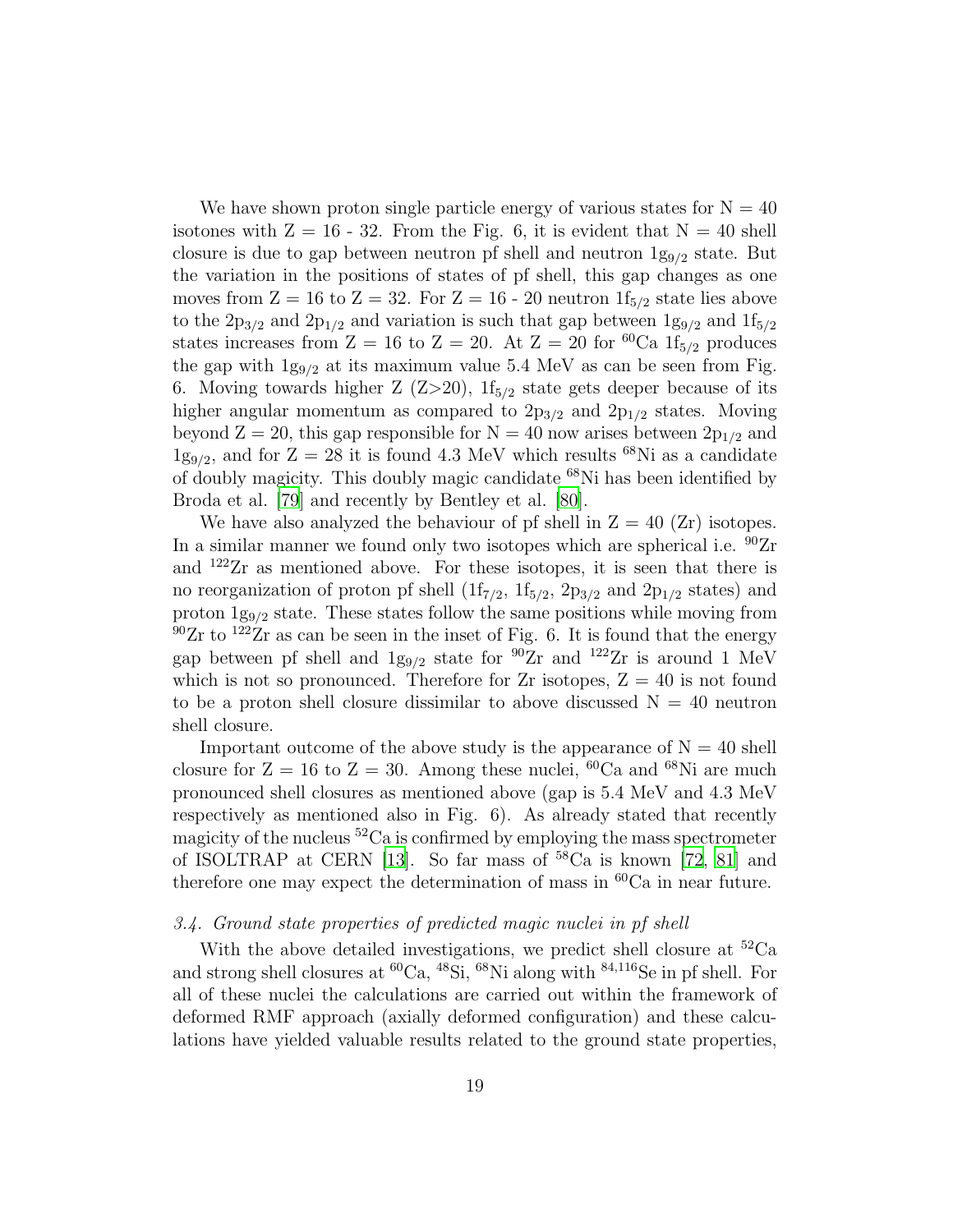

Figure 7: The potential energy surface of  ${}^{52,60}Ca$ ,  ${}^{48}Si$ ,  ${}^{68}Ni$  and  ${}^{84,116}Se$  as a function of the deformation parameter  $\beta_2$ .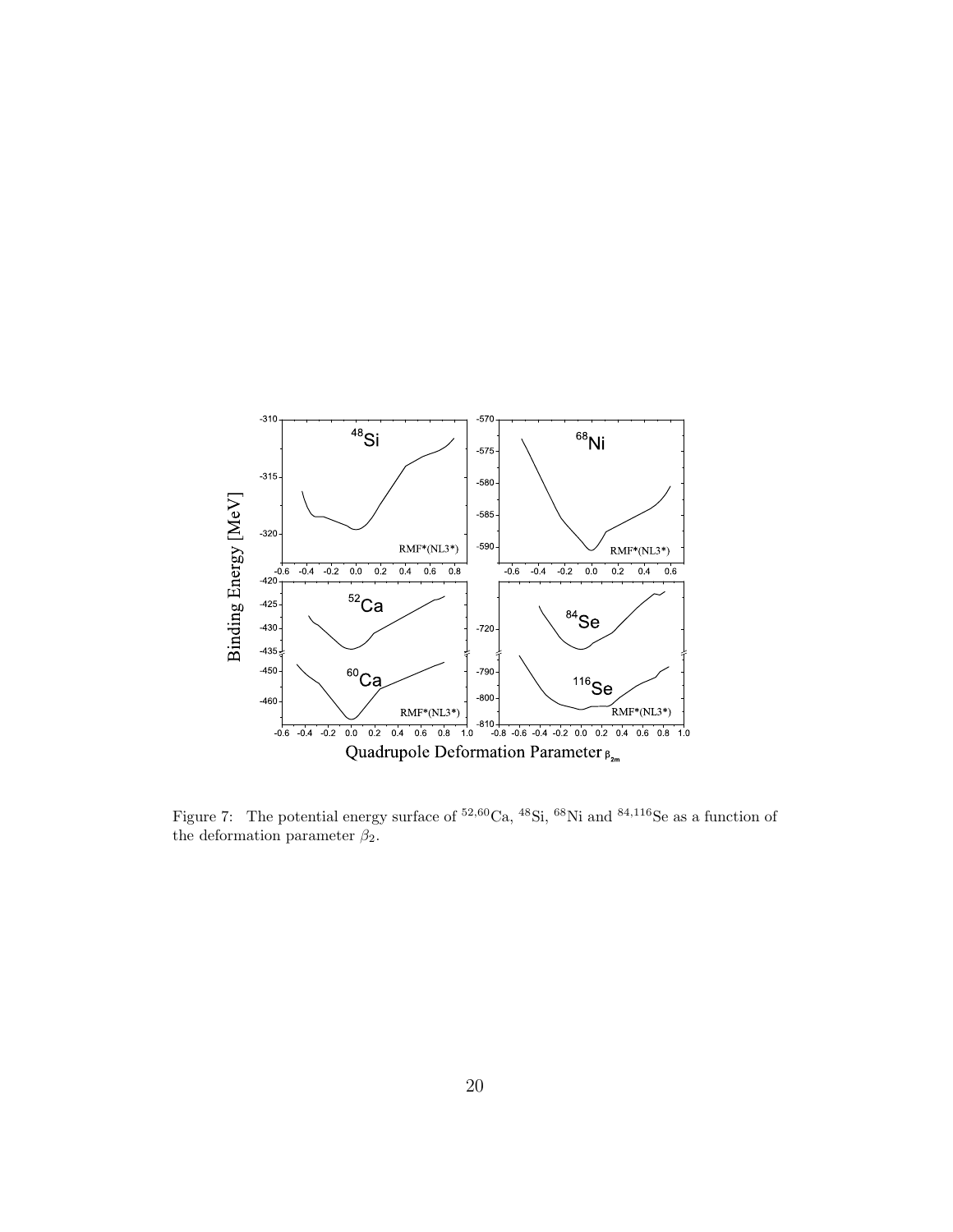| Properties           | ${}^{52}Ca$ | ${}^{60}Ca$ | $^{48}$ Si | $^{68}\mathrm{Ni}$ | ${}^{84}\text{Se}$ | $^{116}\text{Se}$ |
|----------------------|-------------|-------------|------------|--------------------|--------------------|-------------------|
| B. E. (MeV)          | 434.452     | 465.752     | 319.590    | 590.525            | 726.236            | 804.216           |
| $S_{2p}$ (MeV)       | 34.893      | 45.842      | 52.259     | 27.695             | 25.750             | 47.927            |
| $S_{2n}$ (MeV)       | 9.90        | 7.049       | 2.445      | 15.770             | 15.374             | 0.767             |
| $R_c$ (fm)           | 3.512       | 3.639       | 3.262      | 3.859              | 4.114              | 4.475             |
| $R_p$ (fm)           | 3.419       | 3.550       | 3.163      | 3.776              | 4.036              | 4.403             |
| $R_n$ (fm)           | 3.832       | 4.153       | 4.046      | 4.040              | 4.282              | 5.133             |
| $R_m$ (fm)           | 3.681       | 3.962       | 3.810      | 3.933              | 4.184              | 4.930             |
| $\beta_2$            | 0.00        | 0.00        | 0.00       | 0.00               | 0.00               | 0.00              |
| Pairing Energy (MeV) | 0.00        | 0.00        | 0.00       | 0.00               | 0.00               | 0.00              |

Table 2: Ground state properties of  ${}^{52}Ca, {}^{60}Ca, {}^{48}Si, {}^{68}Ni, {}^{84}Se$  and  ${}^{116}Se$ 

such as binding energy, rms proton and neutron radii, two proton and two neutron separation energies, deformations etc. It will be interesting to get more insight into the shapes of these nuclei. In Fig. 7, we have plotted binding energy curves as function of quadrupole deformation parameter as obtained with constrained RMF calculations including the deformation degree of freedom for all above nuclei. From Fig. 7, it is valuable to note that all these nuclei show a spherical ground state configuration which validate all the above results interpreted by using spherical RMF approach. A sharp minima is readily seen in  ${}^{60}Ca$  comparable to  ${}^{52}Ca$  suggesting a more strong spherical character in <sup>60</sup>Ca. Similarly very sharp minima are also observed for  $68\text{Ni}$ ,  $84\text{Se}$  and  $116\text{Se}$ . In Table 2, we present here some important ground state properties of these nuclei calculated by axially deformed RMF approach using NL3\* parameter.

Moreover, guided from the predicted shell closures and for systematic comparison with experimental data we have also calculated ground state properties of chains of isotopes of Si, Ca, Ni and Se isotopes using axially deformed RMF approach with NL3\* parameter. In Fig. 8, we have plotted two neutron separation energy  $S_{2n}$  for chains of isotopes of Si, Ca, Ni and Se nuclei. To demonstrate the validity of RMF calculations, we have also compared our results of two neutron separation energy with one of the popular nonrelativistic approach viz. Skyrme-Hartree-Fock method with the HFB-17 functional given by Goriely et al. [\[82\]](#page-28-8). From Fig. 8 it is evident that results of RMF calculations are in fairly good agreement with available experimental data and the results of Skyrme-Hartree-Fock method for all three chains of isotopes. For Si isotopes, the two neutron separation energy becomes neg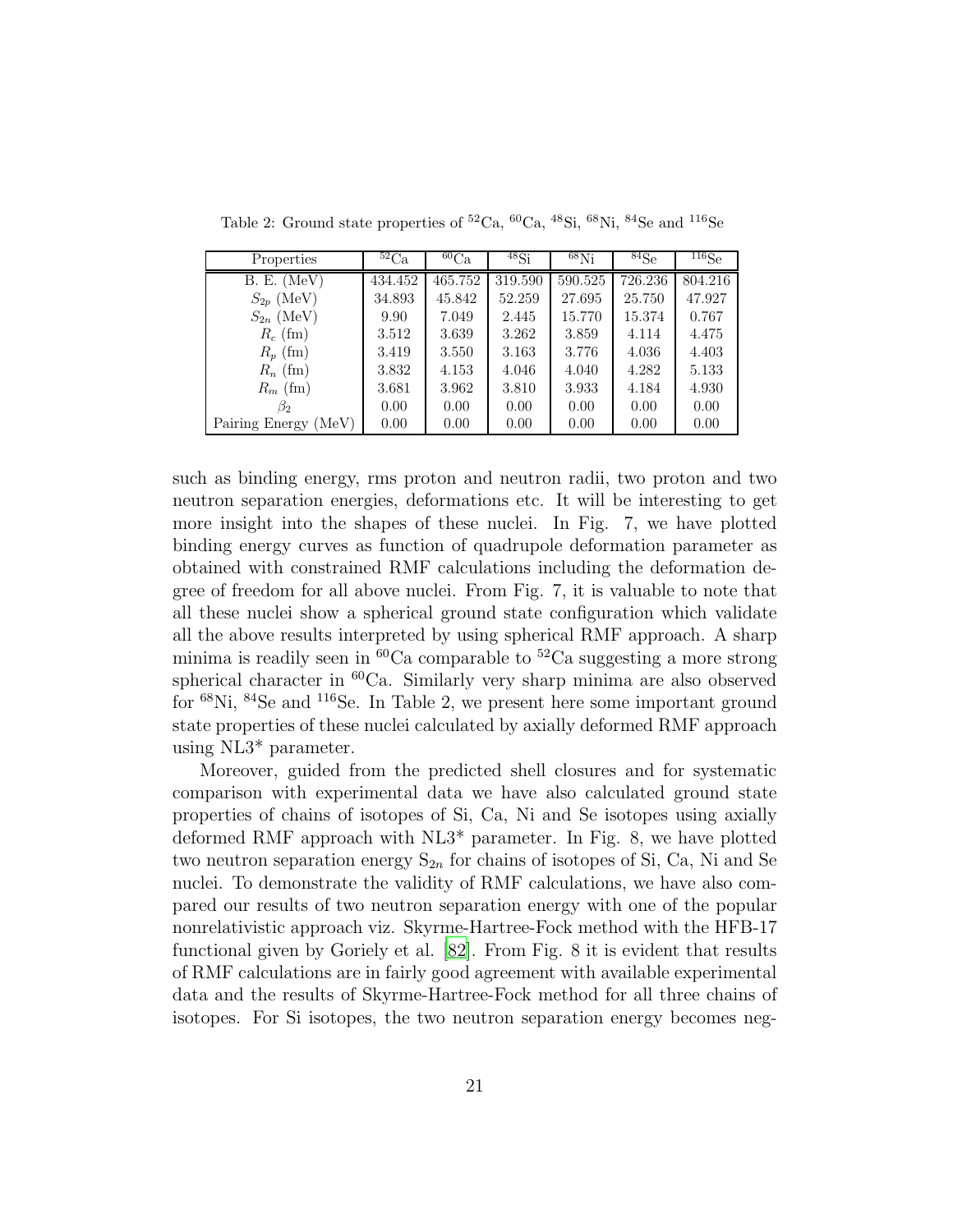ative after  $N = 34$  with RMF calculations and concludes that two neutron drip line for Si isotopes is  $N = 34$ . Interestingly this nucleus of Si with  $N =$ 34 (<sup>48</sup>Si) is one of our predicted doubly magic nucleus as mentioned earlier and leads to an example of drip line doubly magic nucleus with new neutron magic number  $N = 34$ . However, with HFB calculations [\[82\]](#page-28-8) this nucleus <sup>48</sup>Si is little unbound with 0.46 MeV resulting two neutron drip line at  $N =$ 32 for Si isotopes. In a similar way drip lines for Ca, Ni and Se isotopes with RMF calculations are found at  $N = 46$ ,  $N = 70$  and at  $N = 82$  respectively. Therefore, our predicted doubly magic nucleus  ${}^{60}Ca$  is near to drip line of Ca and once again another predicted doubly magic nucleus <sup>116</sup>Se represents an interesting example of drip line doubly magic nucleus with new proton magic number  $Z = 34$ . From HFB calculations the drip lines are found at little variance  $N = 48$ ,  $N = 64$  and  $N = 80$  for Ca, Ni and Se isotopes respectively. A sharp decrease in the value of  $S_{2n}$  just after magic number can be seen from the Fig. 8. This sharp fall lies after  $^{48}Si$ ,  $^{52}Ca$ ,  $^{60}Ca$ ,  $^{68}Ni$ ,  $^{84}Se$ and <sup>116</sup>Se affirming our conclusions. Other properties of these isotopic chains and similar systematic calculations for chains of isotones of  $N = 32, 34$  and 40 (not shown here) are found with excellent agreement with available experimental data [\[72\]](#page-27-15) along with HFB calculations [\[82](#page-28-8)] and over again fortify our predictions.

#### 4. Summary

In the present investigation we have employed the relativistic mean-field plus BCS (RMF+BCS) approach [\[47](#page-26-5), [48\]](#page-26-6) to study shell closures  $N(Z) = 32$ , 34 and 40 in neutron and proton pf shell extensively. For our study, the RMF calculations for all the nuclei considered here have been firstly carried out assuming a deformed shape (deformed RMF) and then the situation where nuclei are ascertained exhibiting very small or almost no deformation has been beneficially utilized by employing spherical RMF approach. For our calculation, mass dependent pairing is found more suitable and effective over constant pairing to cover a large mass region. The main body of the results of our calculations includes single particle spectra, two proton and two neutron separation energies and other ground state properties for complete isotonic and isotopic chain. For the description we have applied mainly  $N<sub>L3</sub><sup>*</sup>$  [\[53](#page-26-11)] parameter and used various other popular force parameters viz. TMA [\[49\]](#page-26-7), NL-SH [\[50\]](#page-26-8), NL3 [\[51](#page-26-9)] and PK1 [\[52\]](#page-26-10) to testify our results and outcomes.

One of the prime reason of this study is to investigate neutron and proton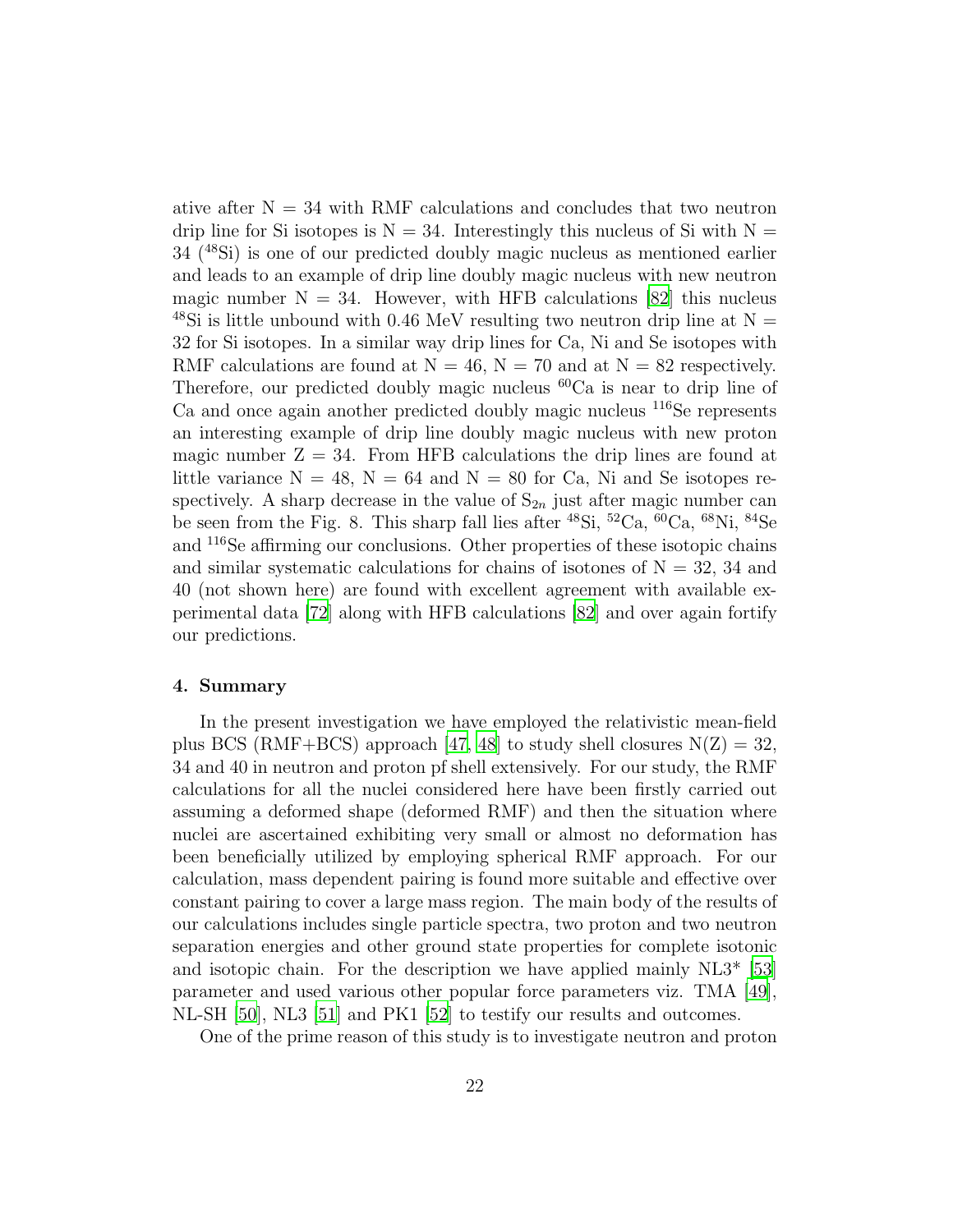

Figure 8: (Colour online) The two neutron separation energy for Si, Ca, Ni and Se isotopes are obtained with axially deformed RMF approach and compared with the Skyrme-Hartree-Fock calculations [\[82\]](#page-28-8). Figure also depicts the available experimental data [\[72\]](#page-27-15) for the purpose of comparison.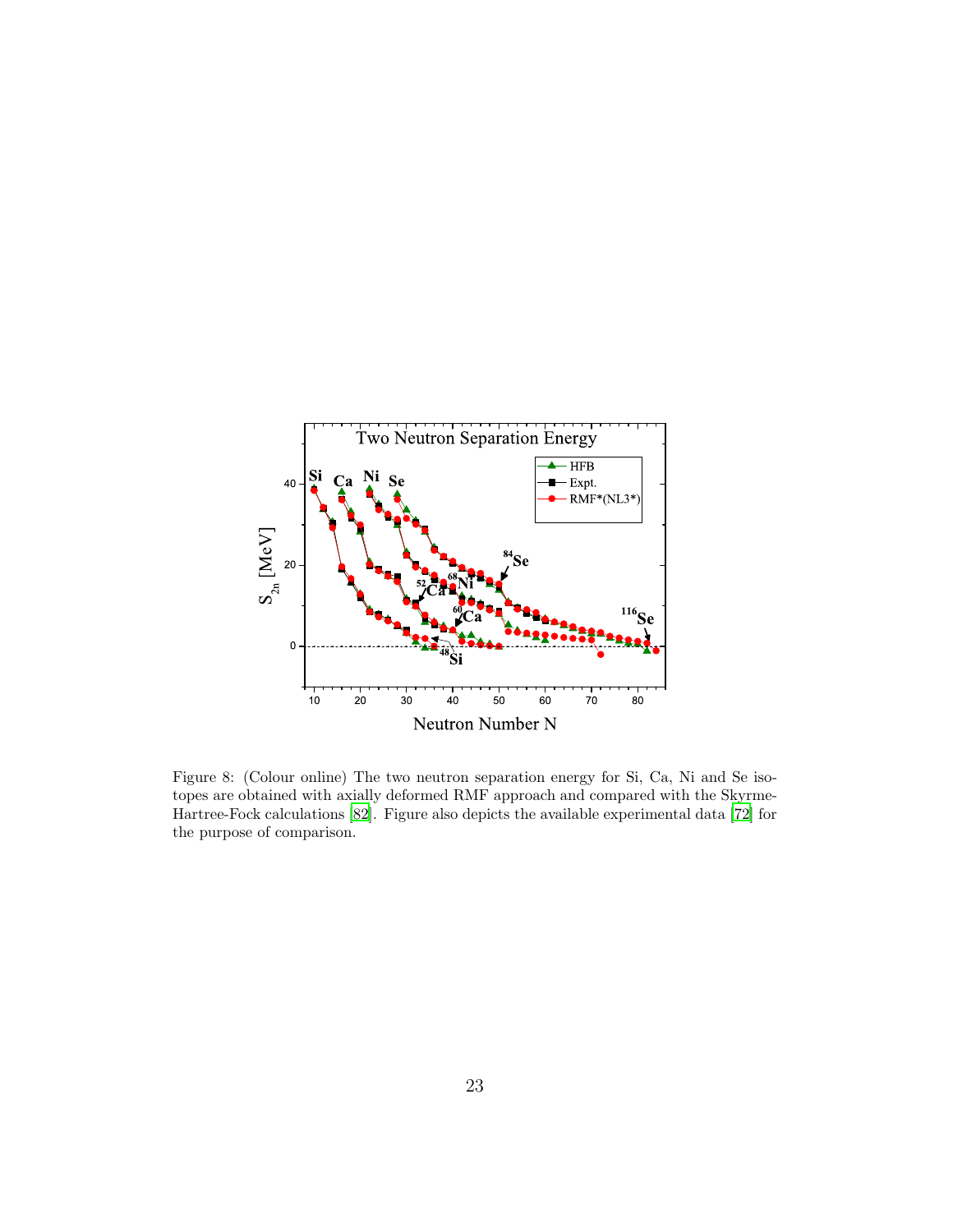single particle states of pf shell and consequently appearance of new shell closures. The main force behind this study is recent experimental observation showing new magicity at  $N = 32$  and  $34$  [\[12](#page-24-2), [13,](#page-24-3) [14](#page-24-4), [15\]](#page-24-5). We have found through single particle energies and separation energies that  $N = 32$  behaves like a shell closure in <sup>52</sup>Ca which is in accord of recent observation, whereas  $N = 34$  is not showing shell closure in <sup>54</sup>Ca. But,  $N = 34$  is found to possess more strong shell closure in proton deficient nucleus <sup>48</sup>Si which is an example of doubly magic drip-line nucleus and potential candidate for future experiments in the same mass region as that of  ${}^{52}Ca$ . Towards proton side Z = 32 is not found to exhibit magic character but  $Z = 34$  becomes closed and resulting doubly magic nuclei  $84,116$ Se out of which  $116$ Se is again an example of doubly magic drip-line nucleus. In addition to this, we have also focused on shell closure  $N(Z) = 40$  and came up that  $N = 40$  shows shell closure towards proton deficient side resulting doubly magicity in <sup>60</sup>Ca and <sup>68</sup>Ni. Out of these nuclei the gap between neutron pf shell and next neutron  $1g_{9/2}$ state responsible of  $N = 40$  shell closure, is maximum for <sup>60</sup>Ca. Our further study of two neutron shell gap for Ca isotopes also confirms that  ${}^{60}Ca$  is possibly another important doubly magic nucleus near drip-line next to <sup>52</sup>Ca for future experiments.

### Aknowledgements

Authors would like to thank Prof. H. L. Yadav, Banaras Hindu University, Varanasi, INDIA for his kind guidance and continuous support. The authors are indebted to Prof. L. S. Geng, Beihang University, China for valuable correspondence. One of the authors (G. Saxena) gratefully acknowledges the support provided by Science and Engineering Research Board (DST), Govt. of India under the young scientist project YSS/2015/000952.

#### References

- <span id="page-23-0"></span>[1] A. Ozawa, T. Kobayashi, T. Suzuki, K. Yoshida, and I. Tanihata, Phys. Rev. Lett. 84 (2000) 5493.
- <span id="page-23-1"></span>[2] R. Kanungo et al., Phys. Rev. Lett. 102 (2009) 152501.
- <span id="page-23-2"></span>[3] C. R. Hoffman et al., Phys. Lett. B 672 (2009) 17.
- <span id="page-23-3"></span>[4] K. Tshoo, et al., Phys. Rev. Lett. 109 (2012) 022501.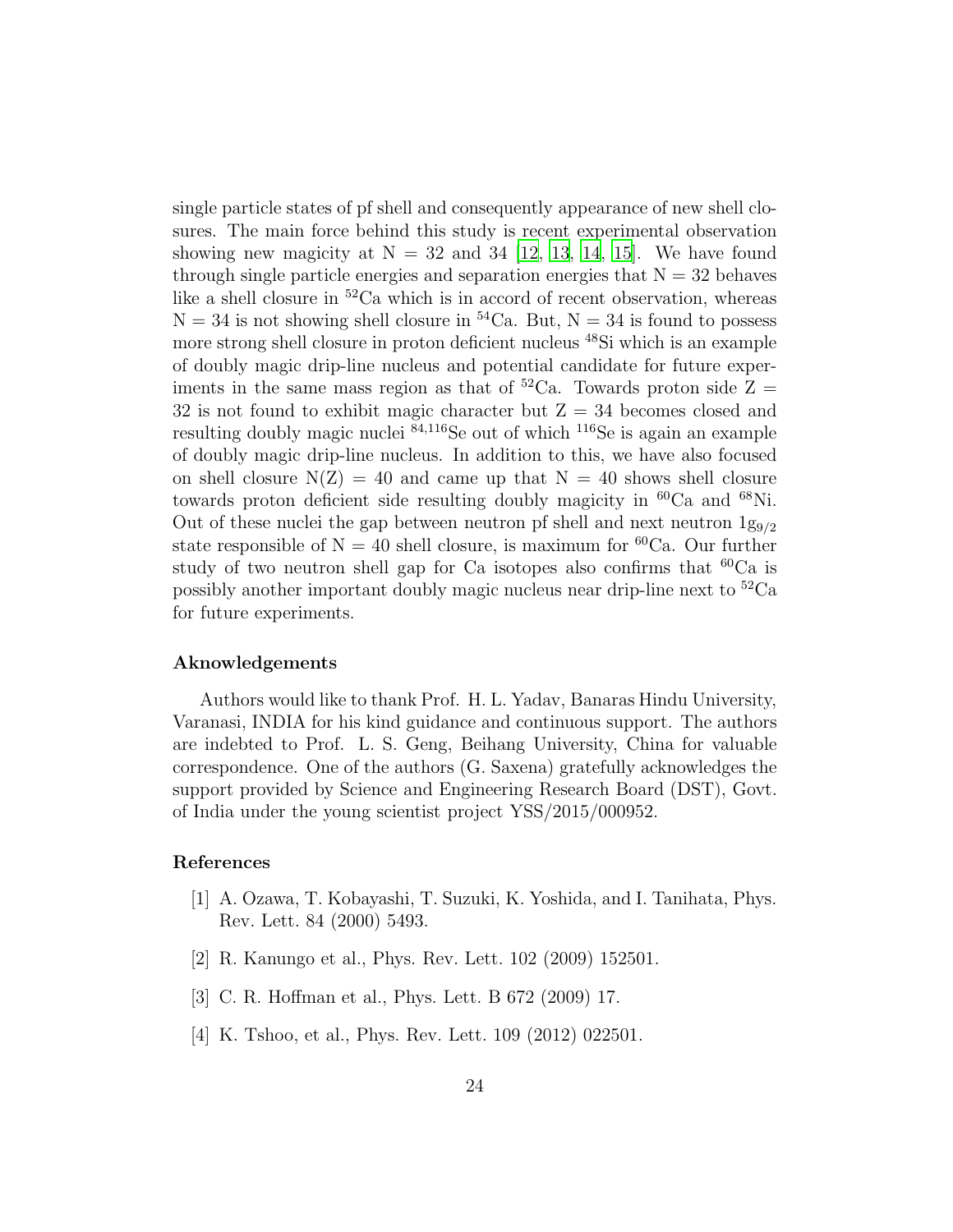- <span id="page-24-0"></span>[5] H. Iwasaki et al., Phys. Lett. B 481 (2000) 7.
- <span id="page-24-18"></span>[6] B. Bastin et al., Phys. Rev. Lett. 99 (2007) 022503.
- [7] S. Watanabe et al., Phys. Rev. C 89 (2014) 044610.
- <span id="page-24-17"></span>[8] B. Jurado et al., Phys. Lett. B 649 (2007) 43.
- <span id="page-24-19"></span>[9] D. Tarpanov, H. Liang, N. Van Giai and C. Stoyanov, Phys. Rev. C 77 (2008) 054316.
- <span id="page-24-16"></span>[10] S. Takeuchi et al., Phys. Rev. Lett. 109 (2012) 182501.
- <span id="page-24-1"></span>[11] T. Otsuka and A. Schwenk, Nucl. Phys. News 22(4) (2012) 12.
- <span id="page-24-2"></span>[12] A. Gade, et al., Phys. Rev. C 74 (2006) 021302(R).
- <span id="page-24-3"></span>[13] F. Wienholtz, et al., Nature 498 (2013) 346.
- <span id="page-24-4"></span>[14] D. Steppenbeck, et al., Nature 502 (2013) 207.
- <span id="page-24-5"></span>[15] M. Rosenbusch et al., Phys. Rev. Lett. 114 (2015) 202501.
- <span id="page-24-6"></span>[16] A. T. Gallant et al., Phys. Rev. Lett. 109 (2012) 032506.
- <span id="page-24-7"></span>[17] J. J. Li, J. Margueron, W. H. Long and N. Van Giai, Physics Letters B, 753 (2016) 97.
- <span id="page-24-8"></span>[18] M. Grasso, Phys. Rev. C 89 (2014) 034316.
- <span id="page-24-9"></span>[19] Z. H. Wang, J. Xiang, W. H. Long and Z. P. Li, Journal of Phys. G. 42 (2015) 045108.
- <span id="page-24-10"></span>[20] J. Meng et al., Phys. Rev. C 65 (2002) 041302(R).
- <span id="page-24-11"></span>[21] D. Vautherin and M. Veneroni, Phys. Lett. B 29 (1969) 203.
- <span id="page-24-12"></span>[22] D. Vautherin and D. M. Brink, Phys. Rev. C 5 (1972) 626.
- <span id="page-24-13"></span>[23] J. Dechargé and D. Gogny, Phys. Rev. C 21 (1980) 1568.
- <span id="page-24-14"></span>[24] B. D. Serot and J. D. Walecka, Adv. Nucl. Phys. 16 (1986) 1.
- <span id="page-24-15"></span>[25] J. Boguta, A. R. Bodmer, Nucl. Phys. A 292 (1977) 413.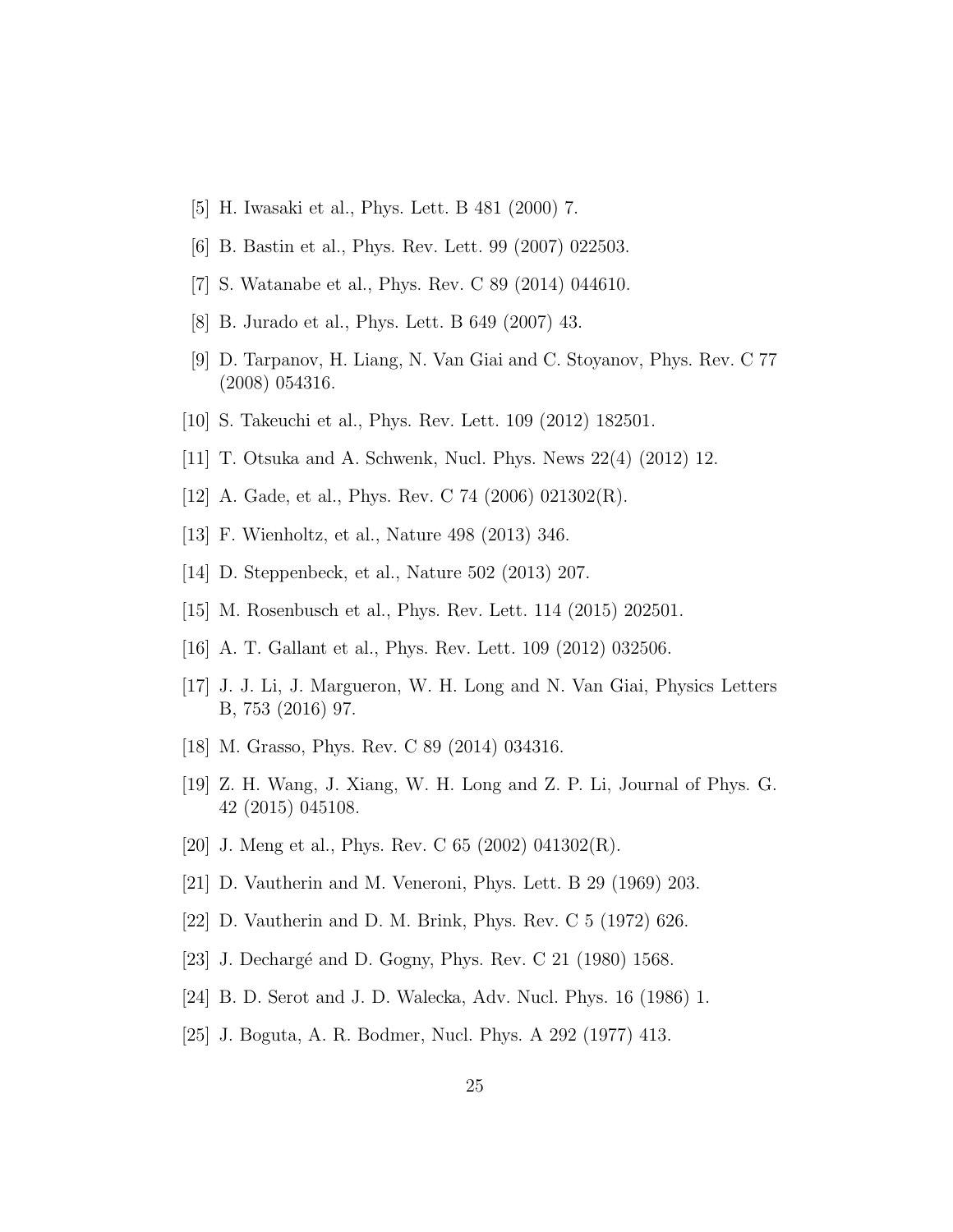- <span id="page-25-0"></span>[26] J. Terasaki, P. H. Heenen, H. Flocard and P. Bonche, Nucl. Phys. A 600 (1996) 371.
- <span id="page-25-1"></span>[27] K. Bennaceur, J. Dobaczewski and M. Ploszajczak, Phys. Lett. B 496 (2000) 154.
- <span id="page-25-2"></span>[28] M. Grasso, N. Sandulescu, Nguyen Van Giai and R. J. Liotta, Phys. Rev. C 64 (2001) 064321.
- <span id="page-25-3"></span>[29] N. Sandulescu, Nguyen Van Giai and R. J. Liotta, Phys. Rev. C 61  $(2000)$  061301 $(R)$ .
- <span id="page-25-4"></span>[30] A. Bouyssy, J.-F. Mathiot, Nguyen Van Giai, and S. Marcos, Phys. Rev. C 36 (1987) 380.
- <span id="page-25-5"></span>[31] P-G Reinhard, Rep. Prog. Phys. 52 (1989) 439.
- <span id="page-25-6"></span>[32] P. Ring, Y. K. Gambhir and G. A. Lalazissis, Comput. Phys. Commun. 105 (1997) 77 and reference therein.
- <span id="page-25-7"></span>[33] Y. Sugahara and H. Toki, Nucl. Phys. A 579 (1994) 557.
- <span id="page-25-8"></span>[34] P. Ring, Prog. Part. Nucl. Phys. 37 (1996) 193.
- <span id="page-25-9"></span>[35] M. M. Sharma, M. A. Nagarajan and P. Ring, Phys. Lett. B 312 (1993) 377.
- <span id="page-25-10"></span>[36] J. Meng, Nucl. Phys. 635 (1998) 3.
- <span id="page-25-11"></span>[37] G. A. Lalazissis, D. Vretenar and P. Ring, Phys. Rev. C 57 (1998) 2294.
- <span id="page-25-12"></span>[38] S. Mizutori, J. Dobaczewski, G. A. Lalazissis, W. Nazarewicz and P. G. Reinhard, Phys. Rev. C 61 (2000) 044326.
- <span id="page-25-13"></span>[39] M. Del Estal, M. Contelles, X. Vinas and S. K. Patra, Phys. Rev. C 63 (2001) 044321.
- <span id="page-25-14"></span>[40] H. L. Yadav, M. Kaushik and H. Toki, Int. Jour. Modern Physics E 13 (2004) 647.
- <span id="page-25-15"></span>[41] H. L. Yadav, S. Sugimoto and H. Toki, Mod. Phys. Lett. A 17 (2002) 2523.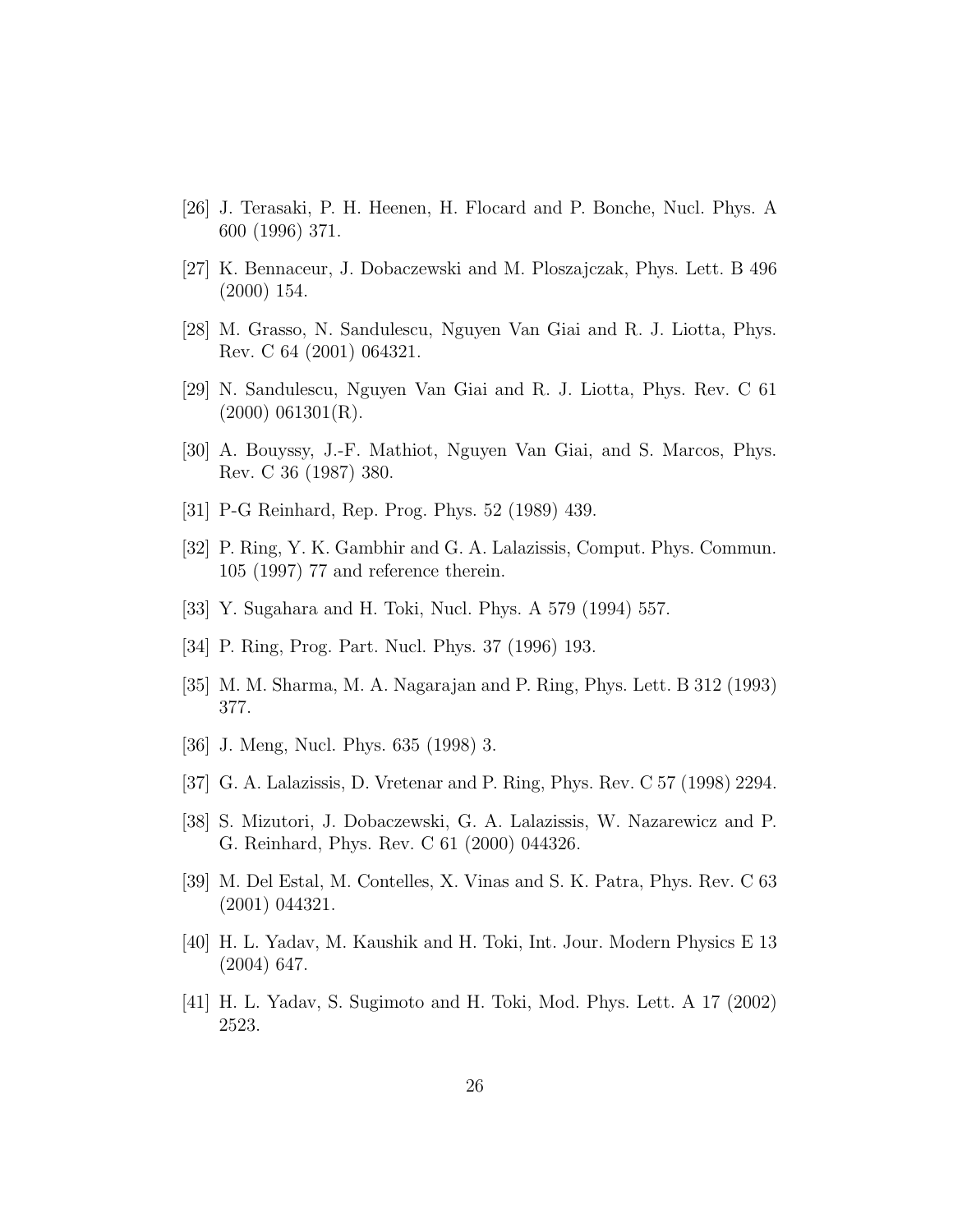- <span id="page-26-0"></span>[42] J. Meng, H. Toki, J.Y. Zeng, S. Q. Zhang and S. Q. Zhou, Phys. Rev. C 65 (2002) 041302(R).
- <span id="page-26-1"></span>[43] Y. Utsuno et al., Phys. Rev. C 86 (2012) 051301(R).
- <span id="page-26-2"></span>[44] M. Grasso and M. Anguiano, Phys. Rev. C 92 (2015) 054316.
- <span id="page-26-3"></span>[45] H. Sagawa and G. Colo, Progress in Particle and Nuclear Physics 76 (2014) 1.
- <span id="page-26-4"></span>[46] G. Saxena, D. Singh, M. Kaushik, and S. Somorendro Singh, Canadian Journal of Physics 92 (2014) 253.
- <span id="page-26-5"></span>[47] G. Saxena, D. Singh, M. Kaushik, H. L. Yadav and H. Toki, Int. Jour. Mod. Phys. E 22 (2013) 1350025.
- <span id="page-26-6"></span>[48] D. Singh, G. Saxena, M. Kaushik, H. L. Yadav and H. Toki, Int. Jour. Mod. Phys. E 21 (2012) 1250076.
- <span id="page-26-7"></span>[49] L. S. Geng, H. Toki, A. Ozawa and J. Meng, Nucl. Phys. A 730 (2004) 80.
- <span id="page-26-8"></span>[50] G. A. Lalazissis, D. Vretenar and P. Ring, Phys. Rev. C 63 (2001) 034305.
- <span id="page-26-9"></span>[51] G.A. Lalazisssis, Physical Review C 55 (1997) 540.
- <span id="page-26-10"></span>[52] W. Long, J. Meng, N. Van Giai and Shan-Gui Zhou, Physical Review C 69 (2004) 034319.
- <span id="page-26-11"></span>[53] G. A. Lalazissis, S. Karatzikos, R. Fossion, D. Pena Arteaga, A. V. Afanasjev, and P. Ring, Phys. Lett. B 671 (2009) 36.
- <span id="page-26-12"></span>[54] L. S. Geng, H. Toki, S. Sugimoto and J. Meng, Prog. Theor. Phys. 110 (2003) 921.
- <span id="page-26-13"></span>[55] T. Niksic, D. Vretenar, P. Finelli, and P. Ring, Phys. Rev. C 66 (2002) 024306.
- <span id="page-26-14"></span>[56] G. A. Lalazissis, T. Niksic, D. Vretenar, and P. Ring, Phys. Rev. C 71 (2005) 024312.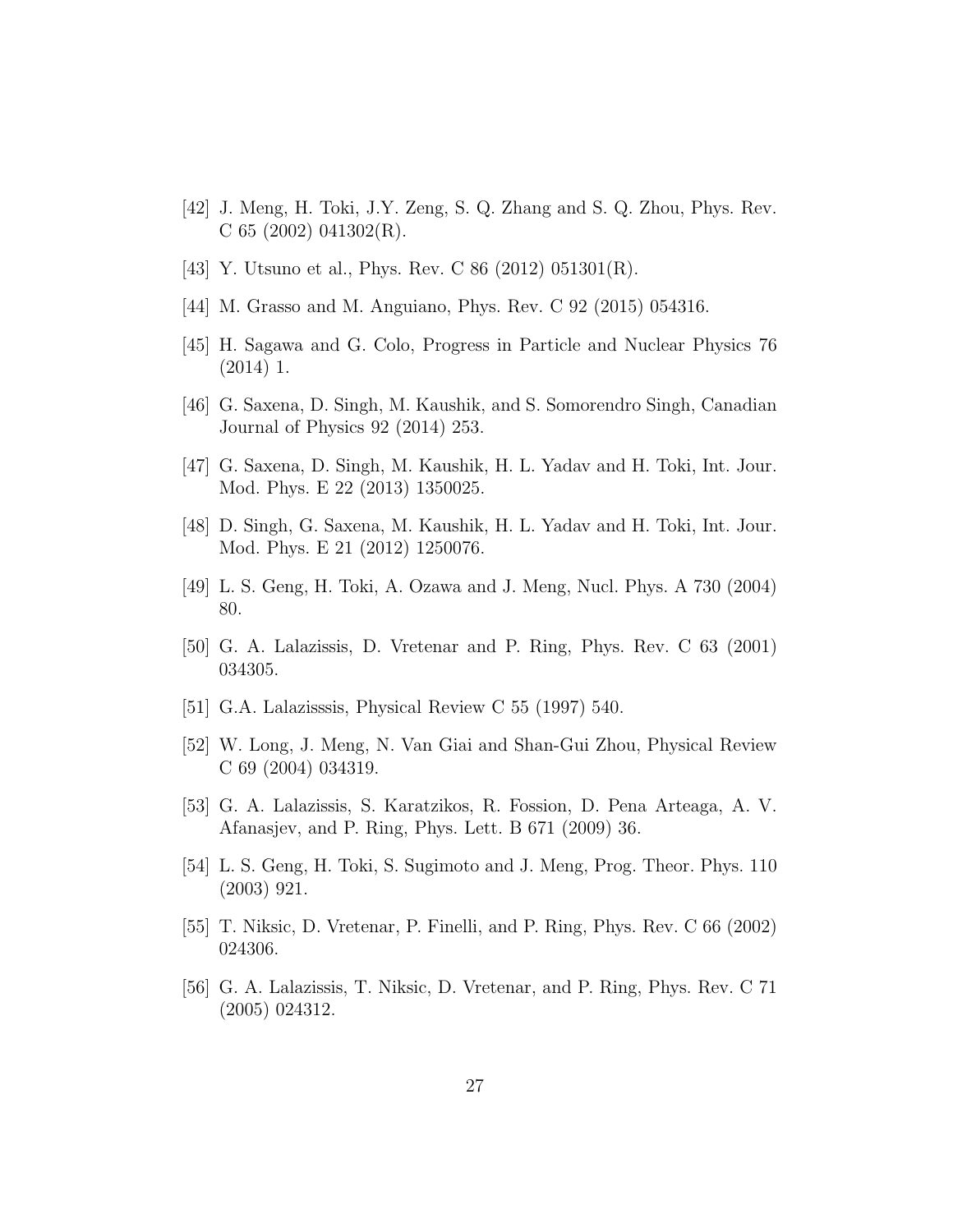- <span id="page-27-0"></span>[57] X. Roca-Maza, X. Vinas, M. Centelles, P. Ring, and P. Schuck, Phys. Rev. C 84 (2011) 54309.
- <span id="page-27-1"></span>[58] P.Ring, Journal of Physics: Conference Series 49 (2006) 93.
- <span id="page-27-2"></span>[59] K. Heyde and J. L. Wood, Rev. Mod. Phys. 83 (2011) 1467.
- <span id="page-27-3"></span>[60] T. Otsuka and Y. Tsunoda, J. Phys. G: Nucl. Part. Phys. 43 (2016) 024009.
- <span id="page-27-4"></span>[61] L. S. Ferreira, E. Maglione and P. Ring, EPJ Web of Conf. 117 (2016) 06004.
- <span id="page-27-5"></span>[62] Xing Hu Li et al., Int. J. Mod. Phys. D 25 (2016) 1650002.
- <span id="page-27-6"></span>[63] S. Mehta, H. Kaur, B. Kumar, and S. K. Patra Phys. Rev. C 92 (2015) 054305.
- <span id="page-27-7"></span>[64] J. Sugano, H. Kouno, M. Yahiro, Phys. Rev. D 94 (2016) 014024.
- <span id="page-27-8"></span>[65] W. Nazarewicz, T.R. Werner, and J. Dobaczewski, Phys. Rev. C 50 (1994) 2860.
- <span id="page-27-9"></span>[66] J. Dobaczewski, W. Nazarewicz, T. R. Werner, J. F. Berger, C. R. Chinn, and J. Decharge, Phys. Rev. C 53 (1996) 2809.
- <span id="page-27-10"></span>[67] N. Sandulescu, L.S. Geng, H. Toki and G. Hillhouse, Phys. Rev. C 68 (2003) 054323.
- <span id="page-27-11"></span>[68] Lane A. M., "Nuclear Theory", Benjamin, (1964).
- <span id="page-27-12"></span>[69] Ring P. and Schuck P., "The Nuclear many-body Problem", Springer (1980).
- <span id="page-27-13"></span>[70] J. Dobaczewski, H. Flocard and J. Treiner, Nucl. Phys. A 422 (1984) 103.
- <span id="page-27-14"></span>[71] G. F. Bertsch and H. Esbensen, Ann. Phys. (N.Y.), 209 (1991) 327.
- <span id="page-27-15"></span>[72] G. Audi et al., Chinese Physics C 36 (2012) 1287. <http://www.nndc.bnl.gov/>
- <span id="page-27-16"></span>[73] J. I. Prisciandaro et al., Phys. Lett. B 510 (2001) 17.